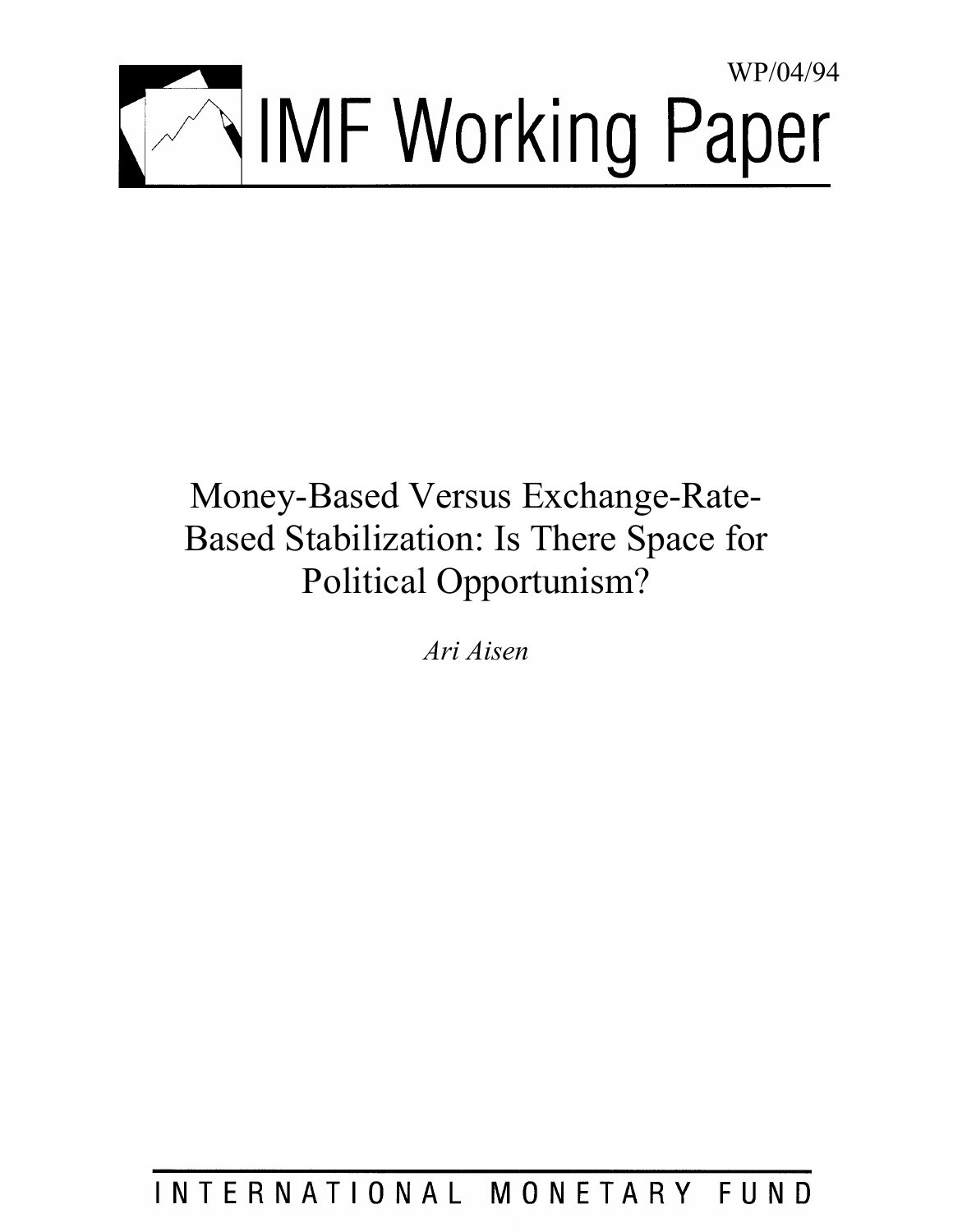# **IMF Working Paper**

# Western Hemisphere Department

# **Money-Based Versus Exchange-Rate-Based Stabilization: Is There Space for Political Opportunism?**

Prepared by Ari Aisen<sup>1</sup>

Authorized for distribution by Gilbert L. Terrier

June 2004

**Abstract**

**This Working Paper should not be reported as representing the views of the IMF.** The views expressed in this Working Paper are those of the author(s) and do not necessarily represent those of the IMF or IMF policy. Working Papers describe research in progress by the author(s) and are published to elicit comments and to further debate.

In response to high and chronic inflation, countries have adopted different stabilization policies. However, the extent to which these stabilization programs were designed for political motives is not clear. Since exchange-rate-based stabilizations (ERBS) create an initial consumption boom followed by a contraction, whereas money-based stabilizations (MBS) generate a consumption bust followed by a recovery, policymakers may consider the timing of elections when determining the nominal anchor for stabilization. This paper finds strong evidence that the choice of nominal anchor depends on elections, implying the existence of political opportunism. ERBS are, on average, launched before elections while MBS are set after them.

JEL Classification Numbers: C25; C82; E65; F41; P16

Keywords: Inflation Stabilization; Nominal Anchors; Political Opportunism; Elections

Author's E-Mail Address: aaisen@imf.org

<sup>&</sup>lt;sup>1</sup> I am indebted to Carlos Végh for his constructive advice in the development of this paper. Jean-Laurent Rosenthal, Luisa Lambertini, Aaron Tornell, Marina Bassi, Marcos Rangel, Oscar Mitnik, and participants in various seminars at UCLA and LACEA. I am also grateful to Mr. Terrier and participants in the WHD seminar for their helpful comments. All errors are mine.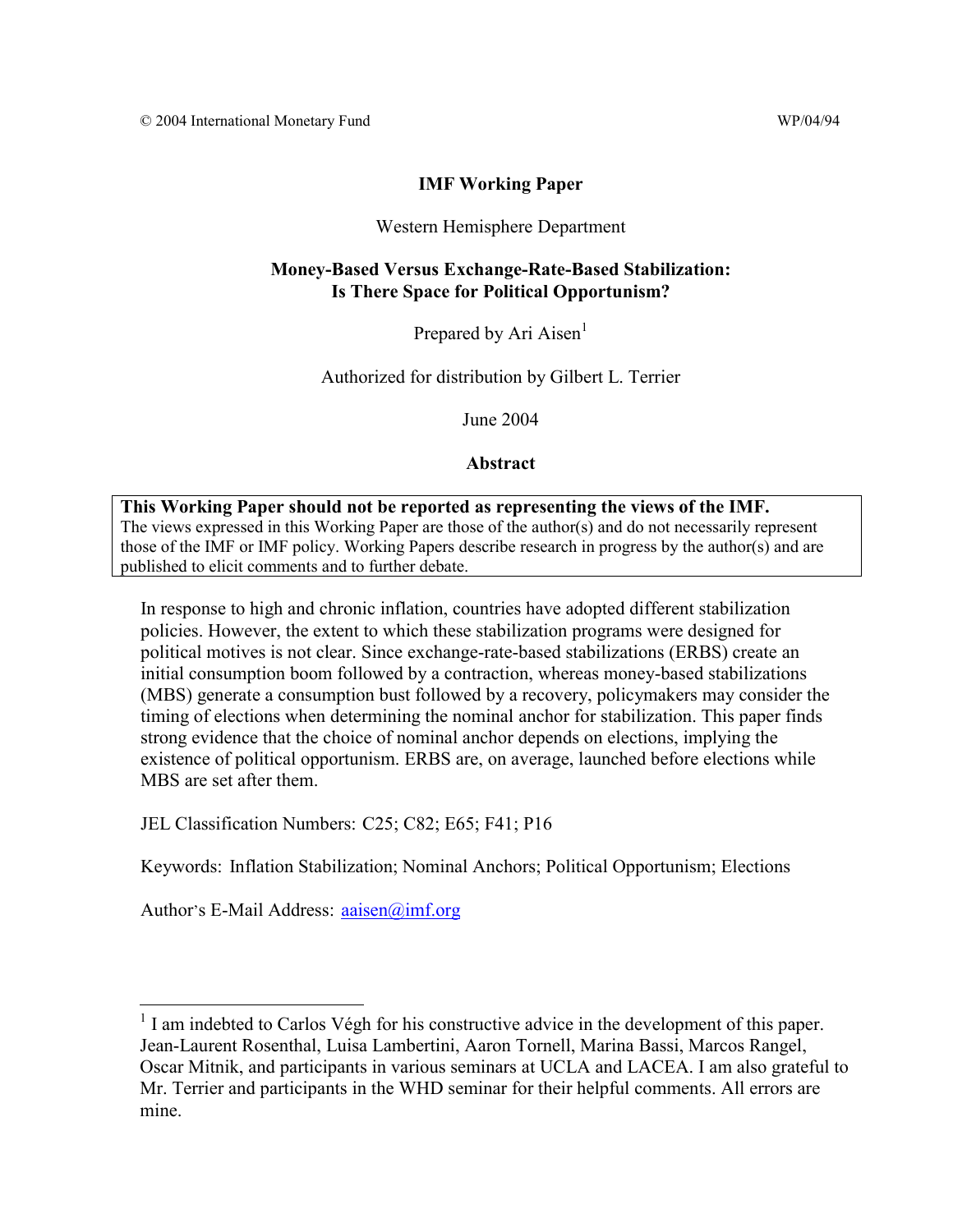| Contents | Page |
|----------|------|
|          |      |

| $I_{\cdot}$    |                                                                                   |  |
|----------------|-----------------------------------------------------------------------------------|--|
| II.            |                                                                                   |  |
| III.           | Political Opportunism and the Behavior of Macroeconomic Variables  8              |  |
| IV.            |                                                                                   |  |
| V.             |                                                                                   |  |
| VI.            |                                                                                   |  |
| VII.           |                                                                                   |  |
| VIII.          |                                                                                   |  |
| IX.            |                                                                                   |  |
| Figures        |                                                                                   |  |
| 1.             |                                                                                   |  |
| 2.             |                                                                                   |  |
| 3.             | Distribution of ERBS—MBS by Months to the Next Elections  16                      |  |
| 4.             |                                                                                   |  |
| 5.             | Predicted Probabilities with Varying Distance (Months to Next Elections) 25       |  |
| 6.             |                                                                                   |  |
| 7.             |                                                                                   |  |
| 8.             | Predicted Probabilities with Varying Distance and Political Fragmentation 28      |  |
|                |                                                                                   |  |
| Tables         |                                                                                   |  |
| 1.             | Empirical Regularities of Stabilization Programs in Chronic Inflation Countries 6 |  |
| 2.             |                                                                                   |  |
| 3 <sub>1</sub> |                                                                                   |  |
| 4.             |                                                                                   |  |
| 5.             | Regression Variants using Absolute Distance to Next Elections 21                  |  |
| 6.             | Regression Variants using Absolute Distance from Past Elections 22                |  |
| 7.             | Regression Variants using Nomalized Distance to Next Elections 23                 |  |
| 8.             | Regression Variants using Absolute Distance from Past Elections 23                |  |
| 9.             | Regression Variants using Distance to next Elections and                          |  |
|                |                                                                                   |  |
| 10.            |                                                                                   |  |
| 11.            |                                                                                   |  |
|                |                                                                                   |  |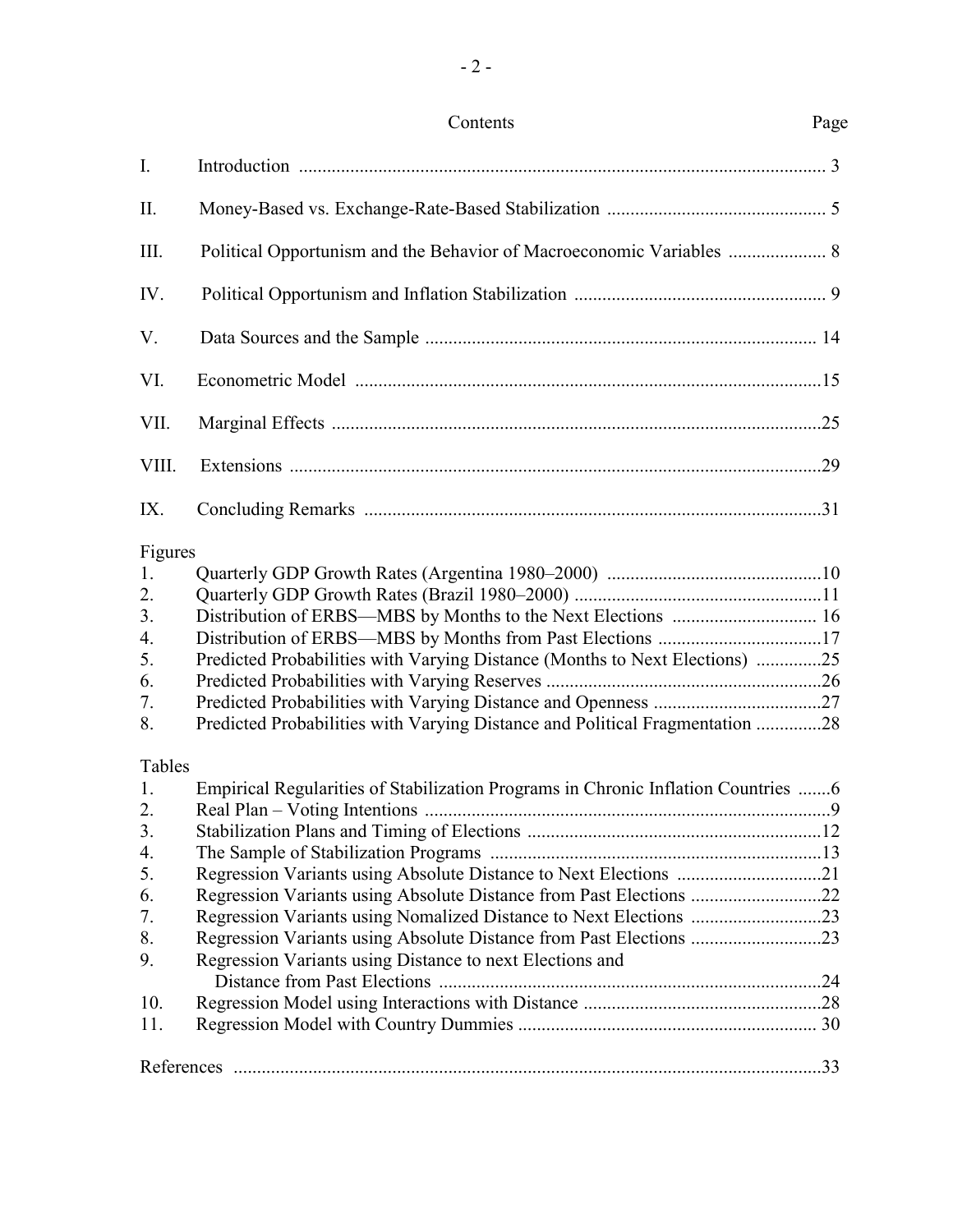## **I. Introduction**

It is clear that politics influences economic policy. Determining the extent to which this happens is quite a challenge, particularly for researchers studying developing countries. It is a challenge worth meeting, however, because failing to design the appropriate policy may have a major negative impact on the welfare of these societies.

An example of a policy with a high political dimension and strong welfare impact is the choice of nominal anchor to stabilize inflation. In response to high and chronic inflation, many countries have adopted stabilization policies. These policies differ in their design, but to what extent these differences arise from political, rather than economic, motives is not clear. Nor is it known whether and to what extent policymakers take advantage of the consumption cycles derived from the different stabilization strategies in order to further their political career. $<sup>2</sup>$ </sup>

There are basically two possible anchors available for policymakers to stabilize inflation: the exchange rate and a monetary aggregate. These alternatives lead to two different consumption paths even if to the same end result in terms of welfare. Exchangerate-based stabilization programs generate an initial consumption boom and later a recession in the economy whereas money-based stabilizations generate an early consumption bust followed by a recovery.<sup>3</sup> A benevolent dictator might be indifferent to the differences between both strategies but elected officials must be sensitive to the reaction of voters. If voters are not perfectly forward looking, then the timing of elections might matter, and knowledge of these consumption patterns allow politicians to use both nominal anchors opportunistically. In particular, an opportunistic politician might use exchange-rate-based stabilizations prior to elections whereas monetary anchors might be employed after elections.<sup>4</sup>

This paper tests the existence of political opportunism in the choice of nominal anchor to stabilize inflation, thereby contributing to the existing political economy literature and shedding some light on the decision-making process behind a country's choice of a particular stabilization strategy. The results derived from fairly simple econometric models using data on 34 full-fledged stabilization episodes clearly indicate that the timing of elections affect the choice of anchor for stabilization. In particular, policymakers assess how

 $\overline{a}$ 

 $2<sup>2</sup>$  The terms policymakers and politicians are used interchangeably throughout the paper for simplicity. Even though policymakers may not be politicians, it is assumed that they have the same aspirations regarding victory in the next elections against the opposition.

 $3$  Even though there is some debate in the literature on the empirical regularities of stabilization strategies in high and chronic inflation countries, there is enough convincing evidence that supports the existence of consumption cycles after stabilization. The results of this paper will shed some light on this controversy providing a rationale in favor of consumption boom-bust cycles. This debate and the related literature will be described in more detail below.

<sup>&</sup>lt;sup>4</sup> Political opportunism is broadly defined throughout the paper as the policymaker's choice of a particular policy taking into account the timing of elections. This policy, in turn, favors her candidacy enhancing her probability of winning the elections.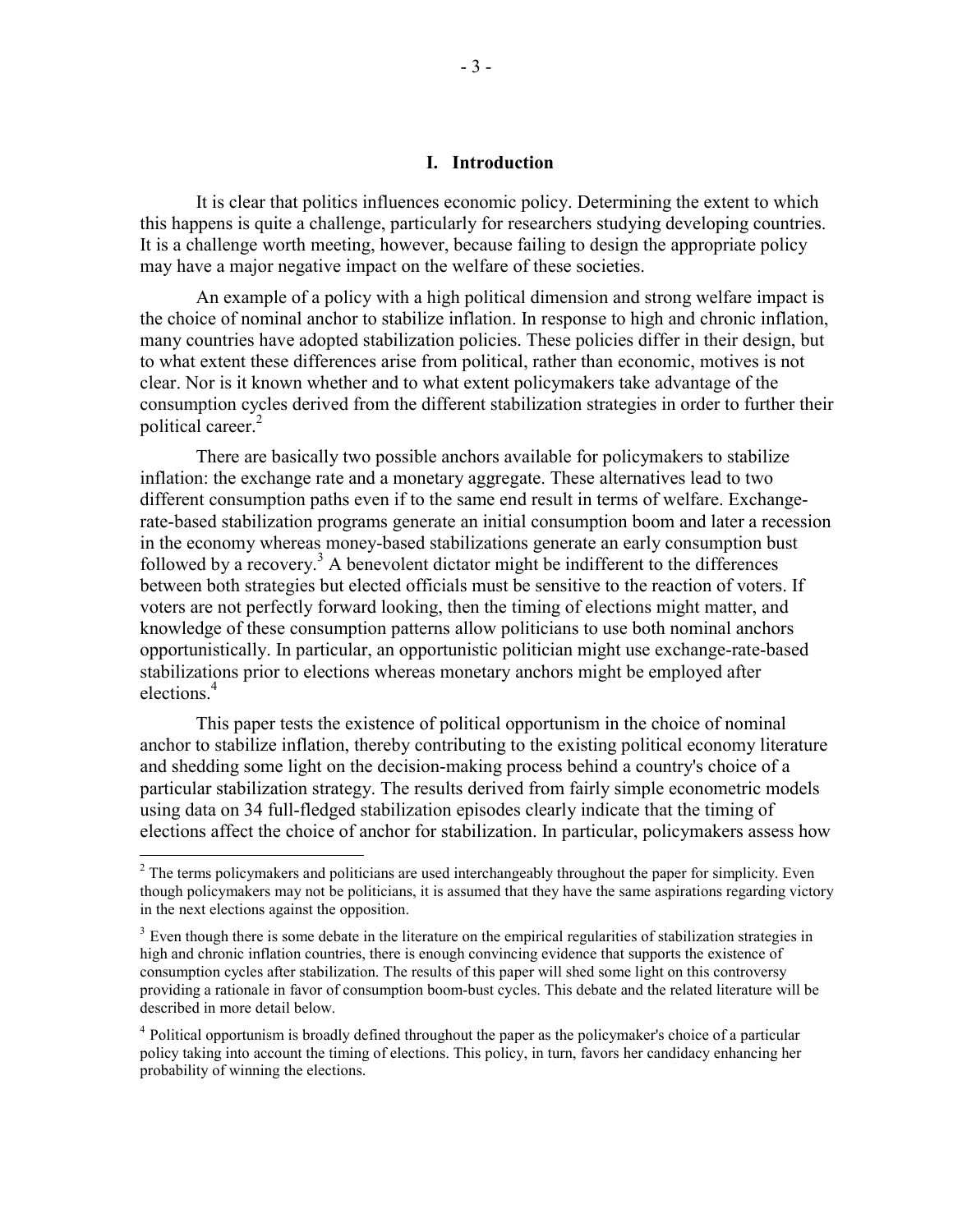distant the next elections are before making their choice of nominal anchor in the inflation stabilization program that they have decided to embark on.

Estimates strongly suggest that the probability that policymakers adopt an exchange-ratebased stabilization is higher when they are closer to the date set for future elections. The probability of adopting a money-based stabilization, on the other hand, is higher when future elections are far away and previous elections are closer. Moreover, the results show that the stock of international reserves available for policymakers, and the extent of the openness of the economy and fragmentation of the political power not only affect the choice of anchor to stabilize inflation but also the degree to which policymakers may be more or less opportunistic in their choice of anchor. For example, three different policymakers who decide to launch a stabilization program at different moments of their election cycle will have, respectively, 45 percent probability of choosing the exchange rate as the anchor three years before elections, 78 percent two years before elections, and 99 percent one year prior to elections, for the case where reserves cover 10 percent of M3. Likewise, other things being equal, a difference of about three years in the time remaining to next elections implies a difference of 24 percentage points in the probability of adopting an exchange-rate-based stabilization (76 percent five years before elections and 100 percent two years prior to elections).

The political economy literature has documented the impact of elections on different economic variables ranging from public budget deficits to inflation and real exchange rate. In particular, theoretical and empirical papers have established that the existence of political opportunism in developing countries creates a common pattern where these different variables cycle around elections. This paper contributes to the existing literature documenting the impact of elections and political opportunism on a very important policy variable that for decades has occupied the attention of economists interested in developing countries namely, the nominal anchor to stabilize inflation.

This paper contributes to the understanding of interaction between political and economic phenomena. Similar methodology could be used to study the determination of many other economic policy variables documenting the effects of elections and the existence or not of political opportunism behind their determination. An interesting question would be to assess if the effect of electoral politics on economic policy is different in developed and developing countries. If so, it might be suggested that strengthening the institutions that oversee politicians in developing countries might reduce the degree of existing political opportunism, which, in turn, may improve the quality of economic policy in these countries.

The paper is organized as follows: Section II details the differences between moneybased and exchange-rate based stabilization programs, Section III describes the opportunistic use of macroeconomic variables with particular emphasis on the existing literature, Section IV addresses the opportunistic behavior behind the choice of stabilization strategies, Section V describes the data sources and the sample, Section VI defines the model and methodology used in the estimation procedure, Section VII studies the marginal effects associated to the benchmark econometric model, Section VIII considers extensions to this model, and Section IX concludes.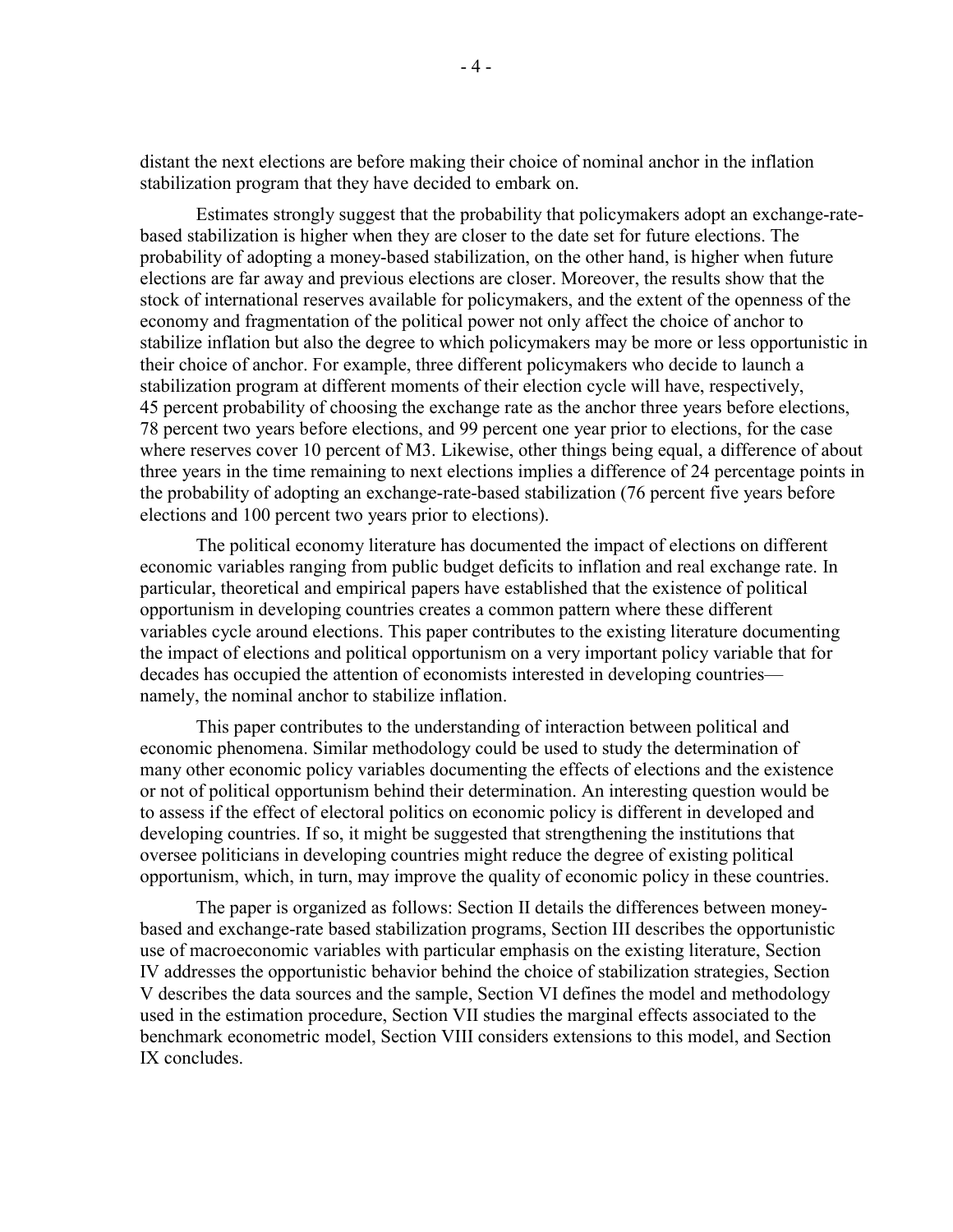#### **II. MONEY-BASED VERSUS EXCHANGE-RATE-BASED STABILIZATION**

Chronic inflation has been a major problem in the late 20th century for many countries in the developing world and especially in Latin America. The diverse stabilization attempts pursued in Latin America, Israel, Turkey, and Iceland have allowed some economists to identify unique stylized facts for each type of stabilization strategy.<sup>5</sup> The debates over what strategy to adopt in order to stabilize the economy have been intense, and have been centered around whether exchange-rate-based stabilization (ERBS henceforth) is superior to money-based stabilization (MBS henceforth).<sup>6</sup> Formally, the difference between these programs lies in the selection of the nominal anchor to bring inflation down to normal rates. The ERBS chooses the exchange rate as its nominal anchor while the MBS traditionally adopts a monetary aggregate, such as M1 or monetary base. The consequences of the choice of the nominal anchor differ considerably and have important implications.

Traditionally, disinflation has been treated as contractionary in the literature. For example, Okun (1978) relies on the trade-off between inflation and unemployment from the Phillips-curve literature to conclude that any attempt to disinflate would result in costly unemployment for the economy. The main contribution of this literature is the development and application of the sacrifice ratio, which enables economists to calculate how much employment, and therefore output, the economy would have to sacrifice for every percentage point reduction in the inflation rate. Thus, the primary problem faced by policymakers attempting to stabilize the economy has traditionally been the contractionary effects disinflation has on output. However, disinflation does not need to be contractionary, as the hyperinflation episodes in Germany, Hungary, Austria, and Poland in the 1920s and 1930s have shown. Some experiences in Latin American countries and Israel in the last few decades also contradict the results predicted by the Phillips-curve based literature. Many stabilization plans, such as Southern Cone "tablitas" of the late 1970s, the Austral in Argentina (1985), the Cruzado in Brazil (1986), and the New Shekel Plan in Israel (1985) have had a positive impact on output and employment, at least in the short run. Since these plans have been ERBS programs, ERBS has been perceived to have a smaller sacrifice ratio than MBS.<sup>7</sup>

1

<sup>&</sup>lt;sup>5</sup> Stabilization programs in economies in transition from central planning will not be analyzed in this paper. Even though political opportunism in the choice of anchor to stabilize inflation might have been present in countries such as Russia, Poland, Estonia, Latvia, Lithuania, and others, inflation was a subproduct of their transition to become market-oriented economies without higher price flexibility. Policies in these countries were not meant simply to reduce inflation. They were particularly designed to organize economy activity and establish private ownership. This fact implies that it is almost impossible to assess under these circumstances whether or not there was political opportunism in the choice of anchor to stabilize inflation.

<sup>6</sup> It should be pointed out that there is nothing as a pure and perfect money-based stabilization program. Most programs, called here MBS, did not rely only on a monetary anchor but adopted a wide mixture of policies. Nevertheless, they tend to strongly differ from the exchange-rate-based stabilization programs due to the lack of an explicit "de facto" pegged exchange rate. In most of the cases of MBS considered, a floating exchange rate regime was adopted. Even though the paper will continue to use the term MBS, it might seem appropriate to refer to them as non-ERBS.

 $<sup>7</sup>$  Since it is usually the case that ERBS raises output while reducing inflation, ERBS should have a negative</sup> rather than a positive sacrifice ratio.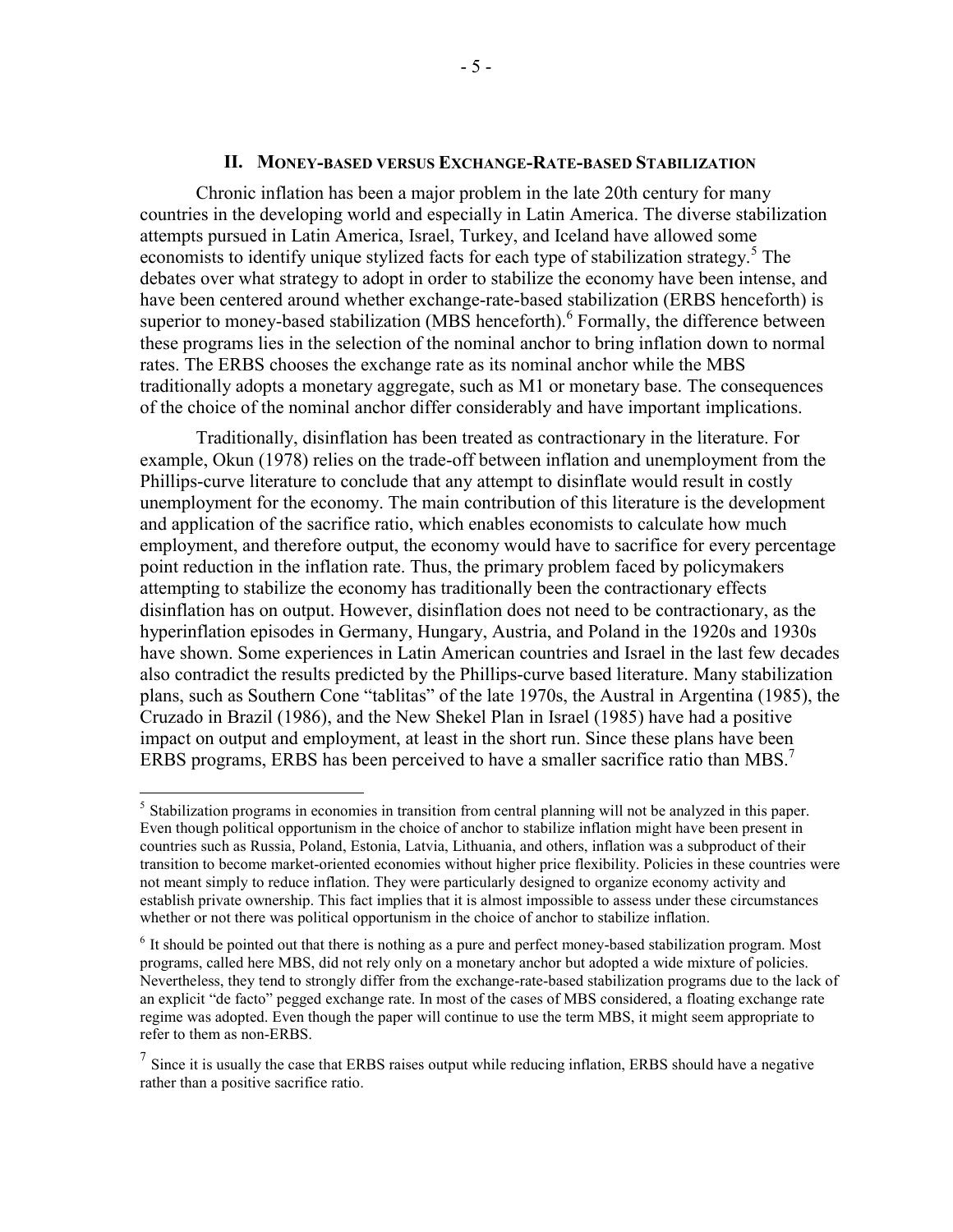The different experiences from the stabilization programs mentioned above have generated a very controversial literature regarding the effects of disinflation programs on consumption and output. Easterly (1996) in a study of a sample of stabilization programs has concluded that they are always expansionary. Kiguel and Liviatan (1992) and Végh (1992) study the business cycles associated with ERBS in chronic inflation countries concluding that they greatly differ from those associated with MBS.<sup>8</sup> In particular, their study of a sample of stabilization episodes shows that the business cycle associated with ERBS begins with a boom and ends with a recession. Calvo and Végh (1999) analyze stabilization programs adopted in Latin America and Israel. The theoretical work and empirical results of their paper are important because of the stylized facts they help to establish. Table 1 shows the most relevant empirical regularities of ERBS and MBS considered in their paper.

Table 1: Empirical Regularities of Stabilization Programs in Chronic Inflation Countries

| Exchange-rate-based stabilization                                                       | Money-based stabilization                                                           |
|-----------------------------------------------------------------------------------------|-------------------------------------------------------------------------------------|
| Slow convergence of the inflation rate to the rate of devaluation                       | Slow convergence of the inflation rate to the rate of growth of the<br>money supply |
| Initial increase in real GDP and private consumption followed<br>by a later contraction | Initial contraction in economic activity                                            |
| Real appreciation of the domestic currency                                              | Real appreciation of the domestic currency                                          |
| Deterioration of the trade balance and current account deficit                          | No definite response of the trade balance and the current account                   |
| Ambiguous impact response of domestic real interest rates                               | Initial increase in domestic real interest rates                                    |

*Source: Calvo and V* é*gh (1999)*

<u>.</u>

The most striking difference between the two stabilization strategies is the real effects on economic activity. In particular, as described above, ERBS exhibit a consumption boom early on in the program followed by a later contraction. In contrast, MBS exhibit an initial consumption bust followed by a later recovery. The literature exploring these boom-bust cycles has concentrated on theoretical models replicating the empirical regularities in consumption following stabilization programs. The empirical literature sought to test what is known as the "recession-now-versus-recession-later" hypothesis, making reference to the possibility of delaying the disinflation costs (recession) using the exchange rate as the nominal anchor. It is important to note that ERBS attempts often lead to balance-of-payments crisis, loss of international reserves, and major devaluations. Therefore, ex-ante, it is not a simple task to determine which stabilization strategy should be pursued, since initial consumption booms are

<sup>&</sup>lt;sup>8</sup> The consumption cycles associated with inflation stabilizations are valid for chronic inflation countries. Countries with high inflation such as Nicaragua, or even hyperinflations like Bolivia, are not present in Kiguel and Liviatan (1992) or Calvo and Végh (1999) studies and it can be argued that they do not necessarily present the same consumption cycles as in chronic inflation countries. Nonetheless, since these cases are full-fledged inflation stabilization programs, they will be considered in this paper.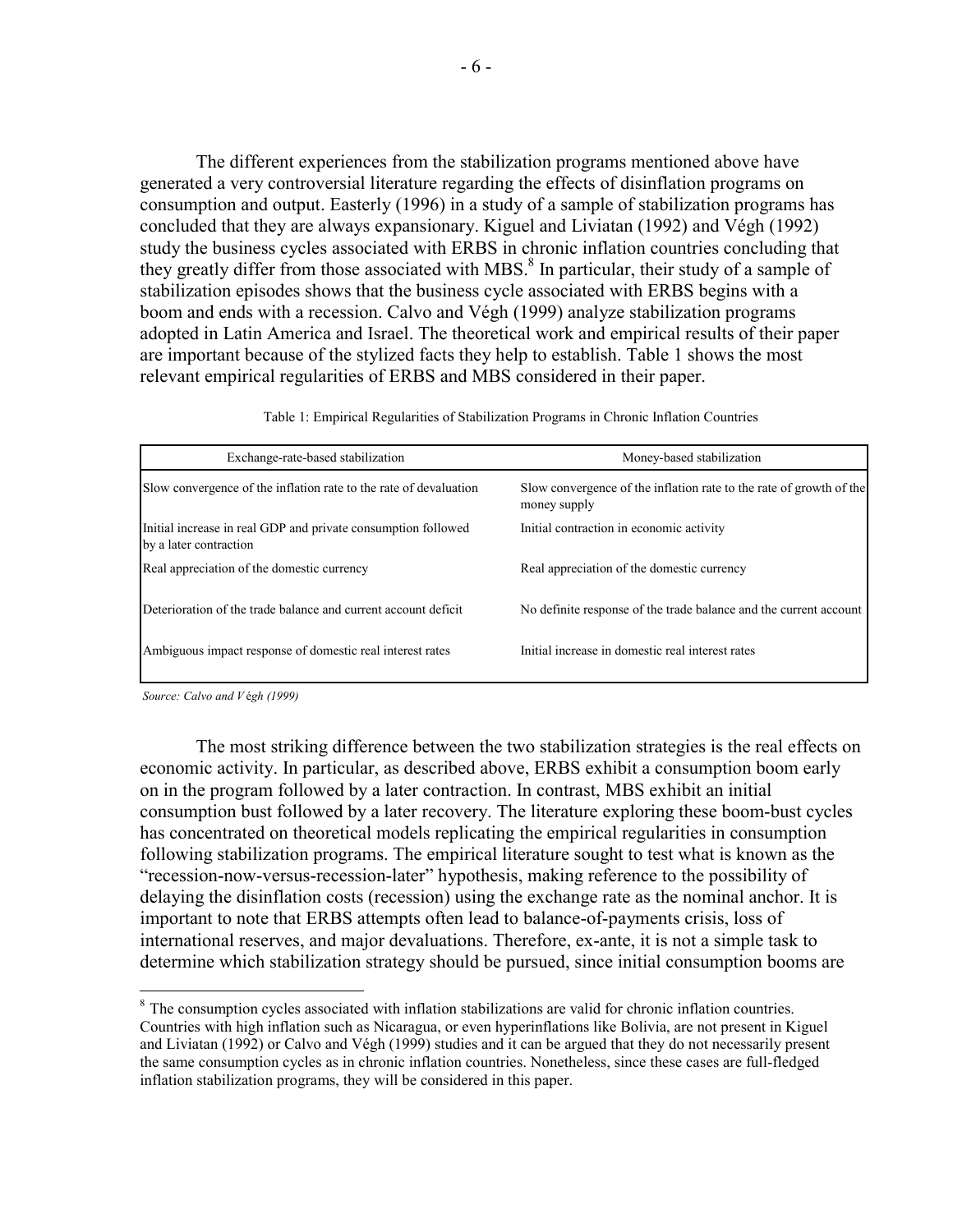definitely an advantage of ERBS over MBS. This might be especially true if the economy is in a recession prior to the launching of the program.

Calvo and Végh (1999) also provide theoretical models to explain consumption boom-bust cycles.<sup>9</sup> Perhaps one of the most important assumptions of their main model is that, at least a priori, one stabilization strategy should not be preferred over the other. The only difference between them depends on when the stabilization costs will be paid — earlier in the case of a MBS and later in the case of an ERBS. In other words, in an infinite horizon economy, the present value of consumption after the adoption of either stabilization strategy can be assumed to be equal.<sup>10</sup>

In spite of the distinctive empirical regularities following ERBS and MBS described by Calvo and Végh (1999), some studies in the recent literature dispute their validity. Echenique and Forteza (1997) re-examine the existence of consumption and output cycles after ERBS and conclude that they have taken place because the ERBS are generally launched when the world economy is booming and the country has experienced positive terms-of-trade shocks. Therefore, they conclude that the consumption booms after ERBS were more the direct result of positive macroeconomic shocks than of a particular choice of nominal anchor. Gould (2001) argues that the initial consumption boom and bust in ERBS and MBS are endogenously determined by the initial conditions such as initial GDP and the level of international reserves of the different economies and bear no relation with the choice of anchor to stabilize inflation.

Since politicians may only choose opportunistically the nominal anchor to stabilize inflation if their choice has a relevant impact on consumption and output before elections, this paper is a significant contribution to the literature described above since it provides a rationale for the existence of consumption cycles after stabilization.

 $\overline{a}$ 

<sup>&</sup>lt;sup>9</sup> This paper can rely on all of the theoretical explanations in the survey presented in Calvo and Végh (1999) but one: "lack of credibility." According to this explanation, the exchange rate is not fully credible as a nominal anchor implying that consumers anticipate a future devaluation increasing consumption of tradables that result in a consumption boom. This motivation undermines the political opportunism in the choice of nominal anchor to stabilize inflation. Therefore, inflation inertia and durable goods consumption due to the stabilization can be used as theoretical explanations for the existence of consumption booms (and later busts) in an ERBS. The use of sticky prices can explain the patterns in a MBS. The important conclusion is that it is possible to create consumption boom-bust cycles in a perfectly credible model with forward-looking agents consistent with the basic idea presented in this paper.

 $10$  This is true only if it is assumed that there are no wealth effects involved in the process. If, for example, a consumption boom after an ERBS favors the political approval of fiscal and structural reforms that mean higher growth in the near future - then, an ERBS is strongly preferred over MBS to stabilize the economy. This happens because, under the later, the reforms would have taken one or two years more to be implemented (in the recovery), negatively affecting the total output produced by the infinite-lived economy.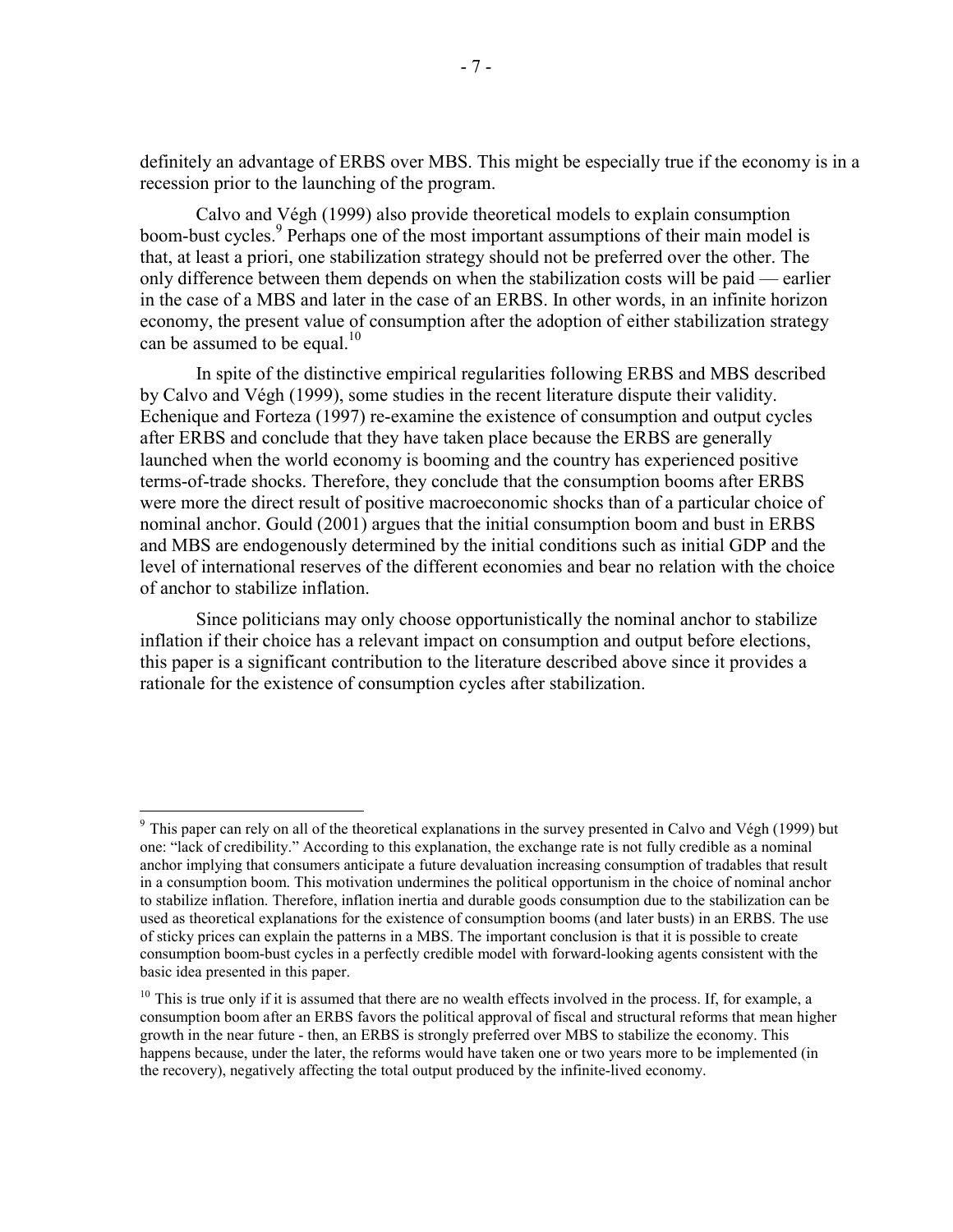#### **III. POLITICAL OPPORTUNISM AND THE BEHAVIOR OF MACROECONOMIC VARIABLES**

Given the consumption boom-bust cycles described above, an interesting question is whether policymakers take advantage of temporary benefits resulting from policies in order to be reelected. In particular, are elections an important factor that policymakers take into account when deciding the features of some key economic policies? The political economy literature has been concerned with the relationship between the timing of elections, political opportunism, and a wide range of important macroeconomic variables such as fiscal policy, inflation, and the real exchange rate.

Persson and Svensson (1989), Tabellini and Alesina (1990), and Lambertini (2000) argue that fiscal policy and government budget deficits are affected by electoral politics and often chosen strategically. Stein and Streb (1998) study the inflationary cycles around elections describing cycles of low and high inflation before and after elections. Stein and Streb (1999) and Bonomo and Terra (1999, 2000) argue that the real exchange rate depends on electoral politics. In particular, they show that the real exchange rate appreciates before elections and depreciates after elections.

It is natural to ask how opportunistic politicians can choose their policies to their own benefit and still be reelected. The traditional literature has attributed two main alternatives regarding voters' behavior that are theoretically consistent with political opportunism. According to the first tradition (Nordhaus, 1975), voters may be myopic or short-sighted. The implications of assuming backward-looking adaptive expectations are straightforward: voters base evaluations on the recent past and thus reward governments producing consumption booms before elections.<sup>11</sup> Alternatively, a later tradition appeared with newer models based on the "politician's competence" (Rogoff 1990) where voters have rational expectations but lack information regarding the level of competence of the different politicians.<sup>12</sup> The implications of assuming rational expectations are that politicians make every effort to signal their type to voters by successfully generating a consumption boom before elections with either a MBS or an ERBS depending how distant are future elections. Edwards (1994) provides evidence that adaptive expectations models (retrospective voting) outperform rational expectations models of political business cycles in Latin America. Even so, since consumption booms prior to elections can be engendered by both traditions, it is safe to remain agnostic about what should be the appropriate variant. In fact, this study provides results that should be consistent with both theories of voter behavior.

1

 $11$  Fair (1978) runs regressions for presidential elections in the United States using elections and GDP growth as explanatory variables. Democratic and Republican governments face the same type of voters that put a very high weight on current inflation and GDP growth on the year of the election—as opposed to inflation and growth in the whole presidential term— when deciding which candidate to vote for. According to Fair (1978), retrospective voting seems to be strongly present in the United States.

 $12$  For a comparison of both theoretical variants, see Alesina, Roubini, and Cohen (1997).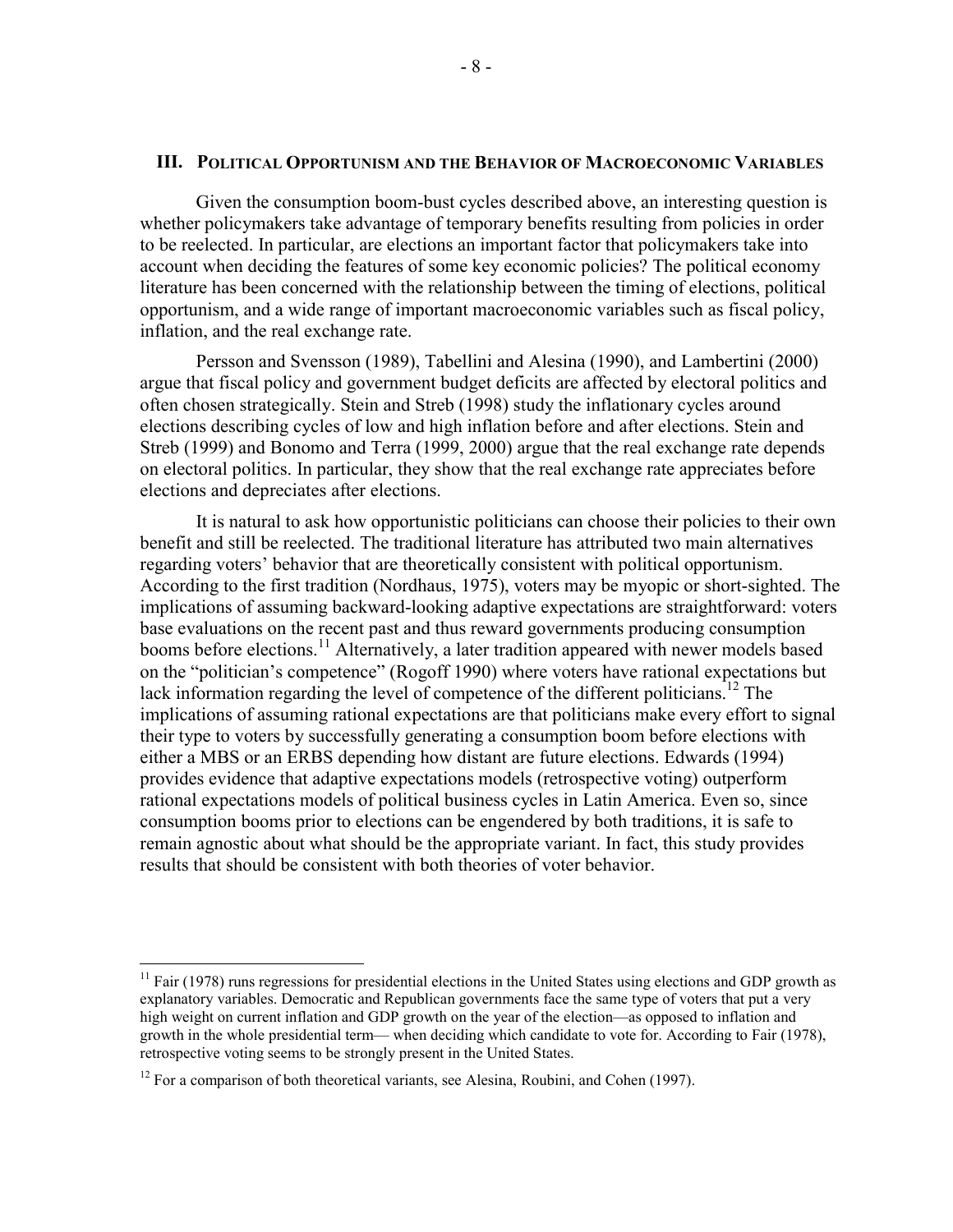#### **IV. POLITICAL OPPORTUNISM AND INFLATION STABILIZATION**

The discussion in the previous section clearly reveals the existence of a wide variety of papers discussing the opportunistic use of real exchange rates and inflation—theoretical and empirical studies establishing that, for many developing countries, the real exchange rate appreciates (low inflation) prior to elections and depreciates (high inflation) after elections. However, the political economy literature fails to address very important policy questions regarding inflation stabilization: Is the strategic choice between monetary or exchange-rate anchors influenced by elections when policymakers want to stabilize the rate of inflation? Are policymakers compelled to choose ERBS before elections and MBS after elections acknowledging the different consumption cycles in the aftermath of each stabilization strategy? This paper proposes to answer these questions with empirical evidence. Table 2 shows how voting intentions for the 1994 Brazilian presidential campaign changed in favor of the candidate who launched the Real Plan (an exchange-rate-based stabilization) in July of the same year.

|                                                          | Cardoso | Lula |
|----------------------------------------------------------|---------|------|
|                                                          | 17%     | 39%  |
|                                                          | 27%     | 30%  |
|                                                          | 45%     | 23%  |
|                                                          | 43%     | 22%  |
| June<br>July<br>August<br>September<br>October (results) | 54%     | 27%  |

Table 2: Real Plan — Voting Intentions

*Source: Stein and Streb (1997)*

The Mexican ERBS is another case where the elections occurred after the plan was launched in December 1987. In July 1988, Carlos Salinas was elected and the PRI strategic choice to stabilize the economy was praised by voters enthusiastic about the ongoing consumption boom. Programs such as Austral 1985, Cruzado 1986, and Convertibility 1991 seemed to be more related to congressional elections which were usually held months after the stabilization was launched. On the other hand, MBS seemed to have occurred after elections took place. The Bonex plan in Argentina was launched by the new elected government headed by Carlos Menem. The Collor Plan in Brazil was launched in March 1990 right after Fernando Collor de Melo was elected president. Other money-based programs such as Peru 1990 and Dominican Republic 1990 were also launched after elections. The consumption busts that follow from MBS represent a great political cost to be avoided before important elections; rather, the incumbent would prefer the cost to be paid as soon as the new government is in charge so that the economic recovery can take place later in the same presidential term. Furthermore, MBS launched soon after elections may serve the purpose of blaming the past administration for the harsh recession that inevitably follows.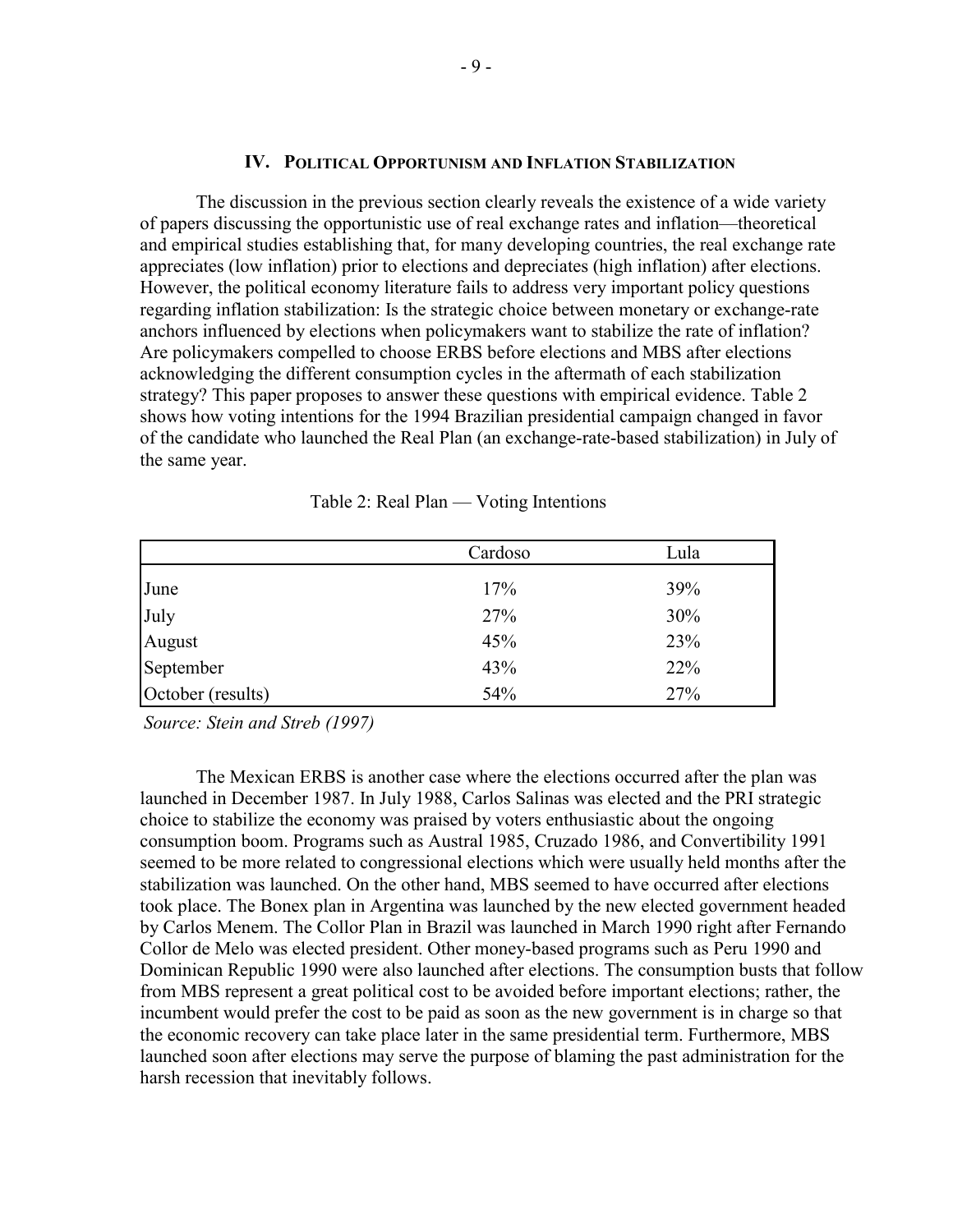The choice of stabilization strategy might also be related to the level of support enjoyed by the politicians. MBS programs were usually launched right after the newly elected governments took power.<sup>13</sup> As a result, their stock of political capital was very high, allowing them to adopt a short-run strict strategy to stabilize inflation, even at a cost of a deep recession. Conversely, ERBS could be thought of as an instrument to increase political capital prior to elections.

Figures 1 and 2 show the relationship between GDP growth and the timing of the stabilization attempts and elections for Argentina and Brazil. The figures indicate that the Austral Plan (Argentina, June 1985) and the Cruzado Plan (Brazil, February 1986) are examples of ERBS programs launched before elections. As shown in the figures, they succeeded in promoting growth at least up to the elections occurred in October 1985 in Argentina and in November 1986 in Brazil. The pictures also show two typical MBS programs, Bonex (Argentina, December 1989) and Collor (Brazil, March 1990), which were launched soon after elections generating a strong recession reflected by negative growth rates. The figures suggest that the anchors in the stabilization programs mentioned above might have been opportunistically selected.





1

 $13$  The exceptions are the Turkish program and the BONEX in Argentina. It took Menem six months to adopt the program after trying different policies to stabilize the rate of inflation. All other MBS programs were adopted right after the elected president took power.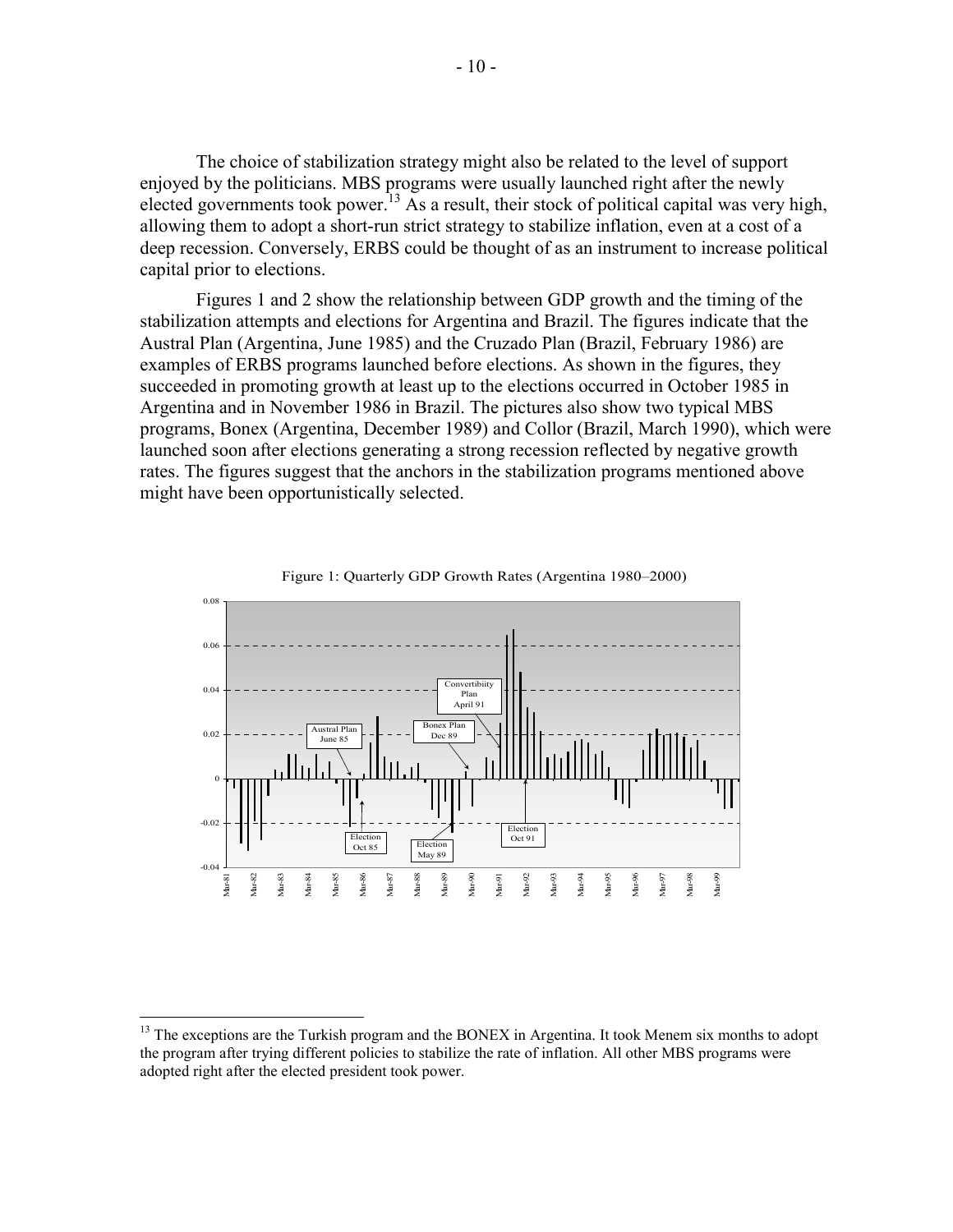

Figure 2: Quarterly GDP Growth Rates (Brazil 1980–2000)

Table 3 is another indication of the strong relationship between the timing of the stabilization programs and elections. The table indicates the exact moment of an election (t\*) and, around it, the starting time of some stabilization attempts extracted from the complete sample of stabilization programs. Most of the programs are concentrated in the first diagonal of the table. These features indicate that MBS programs are launched generally after elections whereas ERBS are mostly launched before elections. Nonetheless, many ERBS programs were launched after elections challenging the existence of political opportunism in the choice of anchor for stabilization. The empirical models in this paper will reveal that the ERBS launched after elections are consistent with the idea that political opportunism might also be present in these situations.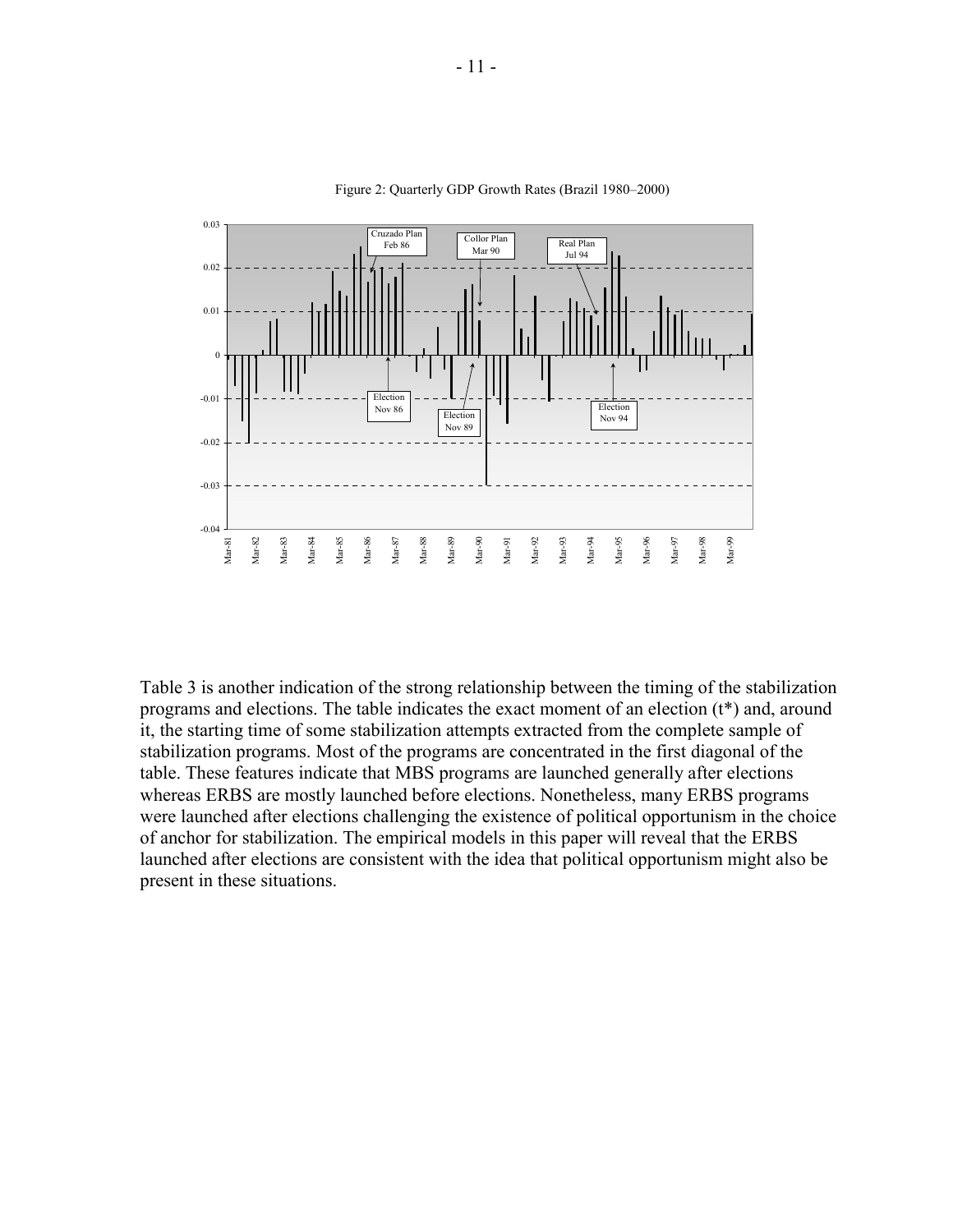|                  | 9 Months Before                                                                                                                                                                                                                                      | $t^*$ | 9 Months After                                                                                                                                                                    |
|------------------|------------------------------------------------------------------------------------------------------------------------------------------------------------------------------------------------------------------------------------------------------|-------|-----------------------------------------------------------------------------------------------------------------------------------------------------------------------------------|
| E<br>R<br>B<br>S | Aridor I (Israel)<br>Cohen-Orgad (Israel)<br>Plan February 1985 (Bolivia)<br>Austral I (Argentina)<br>Cruzado (Brazil)<br>February Plan (Argentina)<br>Plan 1987 (Mexico)<br>Primavera II (Argentina)<br>Convertibility (Argentina)<br>Real (Brazil) |       | Package Deal I (Israel)<br>Package Deal II (Israel)<br>Plan 1983 (Iceland)<br>Plan 1985 (Peru)<br>Plan BB (Argentina)<br>Plan January 2000 (Turkey)<br>Plan August 1985 (Bolivia) |
| M<br>B<br>S      |                                                                                                                                                                                                                                                      |       | Bonex (Argentina)<br>Collor (Brazil)<br>Plan 1990 (Dominican Rep.)<br>Plan 1990 (Peru)                                                                                            |

Table 3: Stabilization Plans and Timing of Elections

Table 4 shows all the stabilization programs from 1980 onward undertaken in countries that suffered high and/or chronic inflation, the type of stabilization (MBS or ERBS) they adopted, and the closest election (presidential or congressional) date before and after the stabilization $14$ 

<u>.</u>

 $14$  There were many stabilization programs prior to 1980. Most of them, such as the Tablitas in Argentina, Uruguay, and Chile occurred during dictatorial regimes where elections were not held and, therefore, they are not part of the sample. Elections are either presidential or congressional with the exception of Iceland, Israel, and Turkey, which are the only countries with a parliamentary regime. Most of the elections considered in the sample are exogenous, which means that they were neither advanced nor postponed from its original schedule. Some exceptions are worth mentioning: the November 1984 Israeli elections (advanced 1 year), the Argentine May 1989 elections (advanced to May from November), the military government in a short period between the two elections around the Turkish stabilization program (military coup in September 1980 when elections should have happened later and were postponed to much later in 1983), and one stabilization program in Bolivia during Siles-Suazo launched before the early call for first democratic elections after years of dictatorships. A critical review of these cases indicates that the decision to call for early elections or to postpone them preceded and was by and large independent of the reasons that led the countries to decide whether or not to launch a stabilization program and to use or not a specific nominal anchor. Nonetheless, estimates were also obtained excluding the stabilization programs related to election cycles "not perfectly" exogenous. The results did not change significantly and it can be argued that the models estimated in this paper are robust to the exclusion of stabilization programs related to these doubtful exogenous elections. The reason behind choosing only the programs occurring after 1980 is related to the fact that democracy returns to most of the countries in the sample during the 1980s. Besides, the macroeconomic environment they lived in changed substantially starting in 1980. In general, good criteria to avoid unnecessary sample selection biases should be completely independent on the research objective. The criterion based on a time period was chosen exactly because it fits this important principle despite the loss of information due to the fact that some stabilization programs were indeed undertaken in democratic countries before 1980. Mexico ERBS in 1976 is perhaps the best example.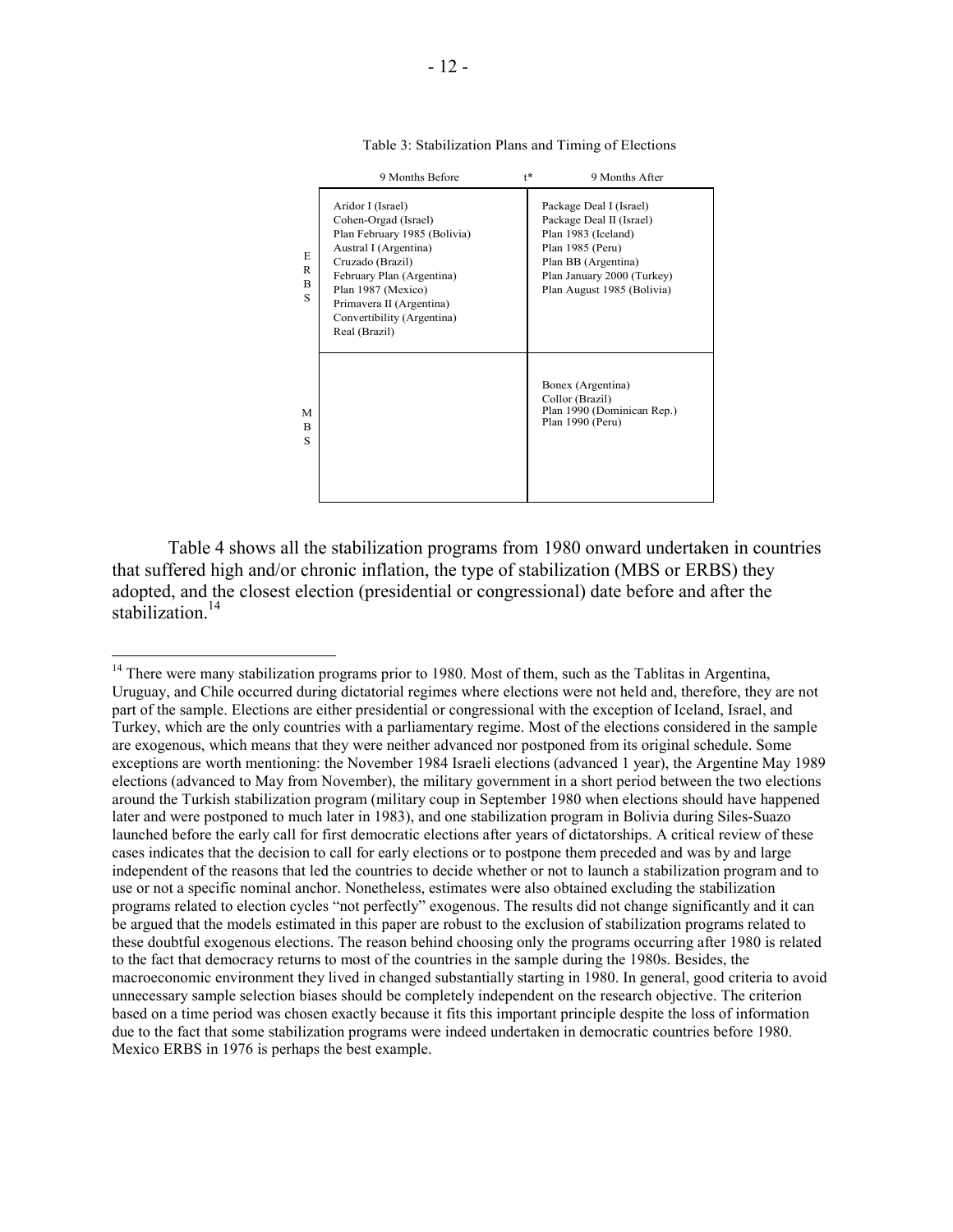| <b>Stabilization Program</b>    | <b>Beginning Date</b> | Type        | <b>Elections Before</b> | <b>Elections After</b> |
|---------------------------------|-----------------------|-------------|-------------------------|------------------------|
| Turkey 1980                     | $Jan-80$              | <b>MBS</b>  | $Jun-77$                | <b>Nov-83</b>          |
| Israel - Aridor I               | Dec-80                | <b>ERBS</b> | May-77                  | $Jun-81$               |
| Israel - Aridor II              | Sep-82                | <b>ERBS</b> | Jun-81                  | Jul-84                 |
| Bolivia 1982                    | <b>Nov-82</b>         | <b>ERBS</b> | Jul-80                  | Jul-85                 |
| Iceland 1983                    | $May-83$              | <b>ERBS</b> | Apr-83                  | Apr- $87$              |
| Israel - Cohen-Orgad            | Dec-83                | <b>ERBS</b> | Jun-81                  | Jul-84                 |
| Bolivia 1984                    | Apr-84                | <b>ERBS</b> | Jul-80                  | Jul-85                 |
| Israel - Package Deal I         | Jul-84                | <b>ERBS</b> | Jul-84                  | <b>Nov-88</b>          |
| Israel - Package Deal II        | <b>Nov-84</b>         | <b>ERBS</b> | Jul-84                  | <b>Nov-88</b>          |
| <b>Bolivia 1985 - I</b>         | Feb-85                | <b>ERBS</b> | Jul-80                  | Jul-85                 |
| Israel - Package Deal III       | Feb-85                | <b>ERBS</b> | Jul-84                  | <b>Nov-88</b>          |
| Argentina - Austral I           | $Jun-85$              | <b>ERBS</b> | $Oct-83$                | $Oct-85$               |
| Israel - New Shekel             | Jul-85                | <b>ERBS</b> | Jul-84                  | <b>Nov-88</b>          |
| Bolivia 1985 - II               | Aug-85                | <b>ERBS</b> | $Jul-85$                | May-89                 |
| Peru 1985                       | Aug-85                | <b>ERBS</b> | Apr-85                  | Apr-90                 |
| Brazil - Cruzado Plan           | Feb-86                | <b>ERBS</b> | <b>Nov-82</b>           | <b>Nov-86</b>          |
| Argentina - Primavera Plan I    | Aug-86                | <b>ERBS</b> | $Oct-85$                | $Oct-87$               |
| Argentina - February Plan       | Feb-87                | <b>ERBS</b> | Oct-85                  | $Oct-87$               |
| Brazil - Bresser Plan           | Jun-87                | <b>ERBS</b> | <b>Nov-86</b>           | <b>Nov-89</b>          |
| Argentina - Austral II          | $Oct-87$              | <b>ERBS</b> | $Oct-85$                | $Oct-87$               |
| Mexico 1987                     | Dec-87                | <b>ERBS</b> | Jul-85                  | Jul-88                 |
| Brazil - Gradualist Plan        | Apr-88                | <b>ERBS</b> | <b>Nov-86</b>           | <b>Nov-89</b>          |
| Argentina - Primavera II Plan   | Aug-88                | <b>ERBS</b> | Oct-87                  | May-89                 |
| Brazil - Summer Plan 1988       | Jan-89                | <b>ERBS</b> | <b>Nov-86</b>           | Nov-89                 |
| Argentina - BB Plan             | Jul-89                | <b>ERBS</b> | May-89                  | $Oct-91$               |
| Argentina - BONEX               | Dec-89                | <b>MBS</b>  | May-89                  | $Oct-91$               |
| Brazil - Collor Plan            | Mar-90                | <b>MBS</b>  | <b>Nov-89</b>           | Oct-94                 |
| Dominican Republic 1990         | Aug-90                | <b>MBS</b>  | May-90                  | May-94                 |
| Peru 1990                       | Aug-90                | <b>MBS</b>  | Apr-90                  | Apr-95                 |
| Uruguay 1990                    | Dec-90                | <b>ERBS</b> | <b>Nov-89</b>           | <b>Nov-94</b>          |
| Nicaragua 1991                  | Mar-91                | <b>ERBS</b> | Feb-90                  | Oct-96                 |
| Argentina - Convertibility Plan | Apr-91                | <b>ERBS</b> | May-89                  | Oct-91                 |
| Brazil - Real Plan              | Jul-94                | <b>ERBS</b> | <b>Nov-89</b>           | Oct-94                 |
| Turkey 2000                     | Jan-00                | <b>ERBS</b> | Apr-99                  | $Nov-02$               |

Table 4: The Sample of Stabilization Programs

*Note: References for the stabilization programs can be found in Kiguel and Liviatan(1991), Heyman(1991), and Calvo and V* é*gh(1999) for Argentina; Morales(1988), and Agenor and Montiel (1999) for Bolivia; Kiguel and Liviatan(1991), and Calvo and V* é*gh(1999) for Brazil; Medeiros(1994) for Dominican Republic; Andersen and Guomundsson(1998) for Iceland; Razin(1991), and Calvo and V* é*gh(1999) for Israel; Calvo and V* é*gh(1999) for Mexico; Reyes(1999) for Nicaragua; Agenor and Montiel(1999), and Calvo and V* é*gh(1999) for Peru; Calvo and V* é*gh (1999) for Uruguay; and Rodrik(1991), and Aruoba(2001) for Turkey. Data for elections can be found in the Lijphart elections archives.*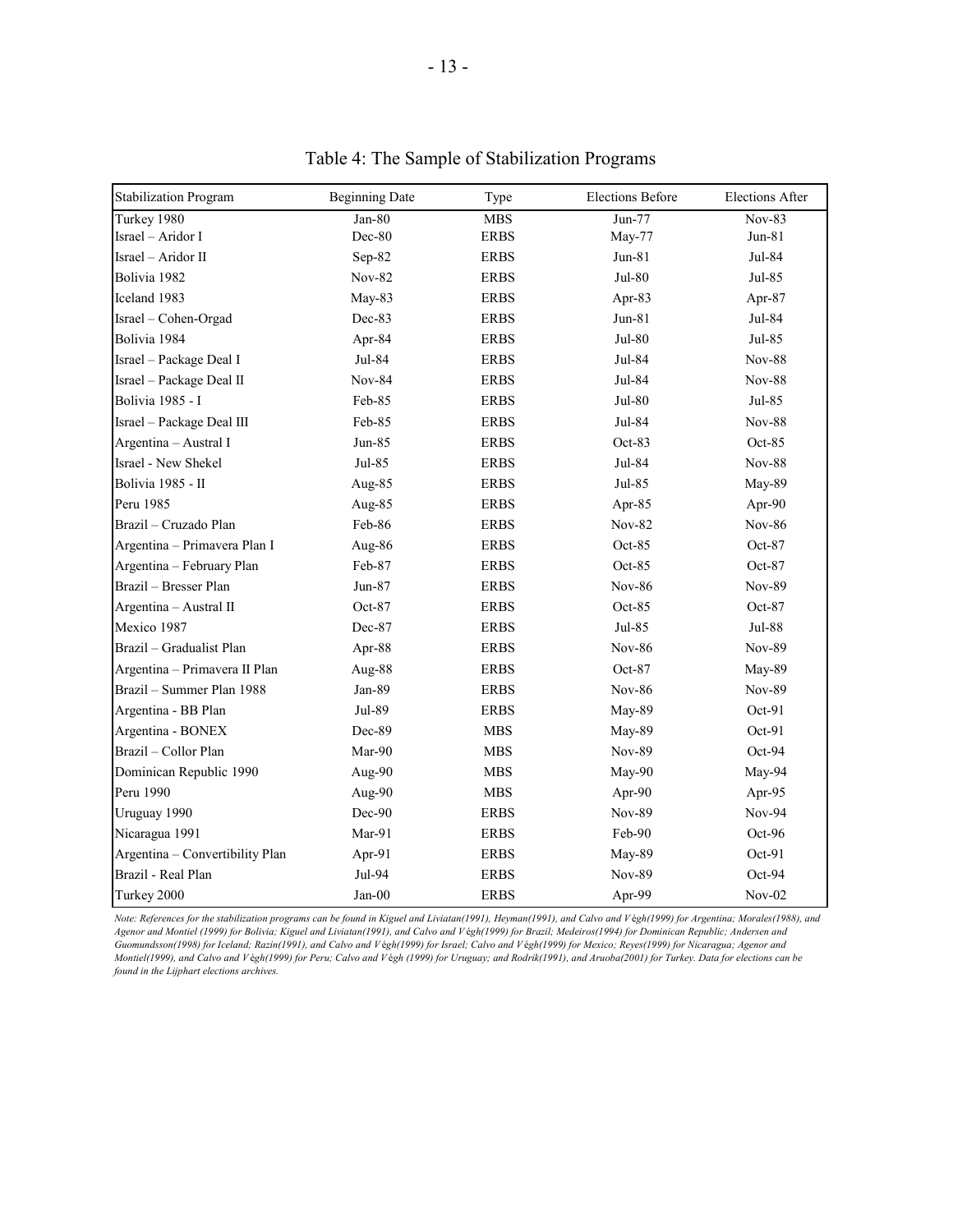According to Table 4, many stabilization programs were adopted close to either a presidential or congressional election. Many others, such as Israel 1985 or Uruguay 1990, seem to have been adopted far from elections. At least five stabilization programs relied on monetary aggregates after the introduction of elections in countries such as Argentina, Brazil, Peru, Dominican Republic, Uruguay, and Turkey.<sup>15</sup> Even though the use of monetary anchors became more frequent after the return of democracy in 1980, Table 4 shows a clear preference for the adoption of the exchange rate as the anchor to stabilize inflation. This observed preference might be related to the fact that the exchange rate may be a more efficient instrument than a monetary aggregate to quickly reduce high and chronic inflation, especially if widespread indexation of contracts and prices to the exchange rate exists. The next sections present a deeper analysis to test the hypothesis that the timing of elections affects the choice of anchor to stabilize inflation.

## **V. DATA SOURCES AND THE SAMPLE**

In order to construct a sample, one must first define a stabilization attempt. What is considered a stabilization program is an important and controversial question. The literature considers basically two methods to define a stabilization attempt: the mechanical approach and the "episodic" approach. The former uses a mechanical rule to define a stabilization episode whereas the later considers the use of well-known case studies mentioned in the economics' literature to determine what can be considered an inflation stabilization plan.

Easterly (1996) is an important paper in the mechanical tradition that states that stabilizations are all episodes in the cross-country data of movement from two years or more of above 40 percent annual inflation to two years or more of below 40 percent annual inflation. Hamann (1999) also advocates the use of mechanical rules defining more flexible criteria in order to determine what is an inflation stabilization attempt. The main shortcoming of this tradition is that episodes found do not necessarily represent full-fledged stabilization attempts. Besides, mechanical rules tend to be biased toward successful stabilizations leaving the failed attempts out of the list of stabilization episodes.

Calvo and Végh (1999), Veiga (1999), and Veiga (2000) adopt the "episodic" approach to determine their samples of stabilization programs. The main shortcoming of the "episodic" method is that it may fail to consider stabilizations that have occurred in the world

 $\overline{a}$ 

<sup>&</sup>lt;sup>15</sup> There is a debate on the literature regarding the classification of the Bolivian stabilization program as MBS or ERBS. Some defend the ERBS classification claiming that the "de facto" anchor in the stabilization program was the exchange rate, even though "de jure" it was not announced as such at the beginning of the program. Agenor and Montiel (2000) classify the Bolivian plan as a MBS explaining that no peg was adopted when the program was announced. In this paper, the Bolivian program is classified as an ERBS using the de facto definition for the classification of anchor. Several case studies show that the exchange rate in Bolivia was widely used as an anchor throughout the program with the central bank even defining, through daily auctions, the final amounts and sale prices for foreign exchange in the market. Nevertheless, estimations were produced with the same sample but with Bolivia as a MBS. The results did not change significantly and, therefore, the estimates in this paper are robust to this Bolivian classification switch.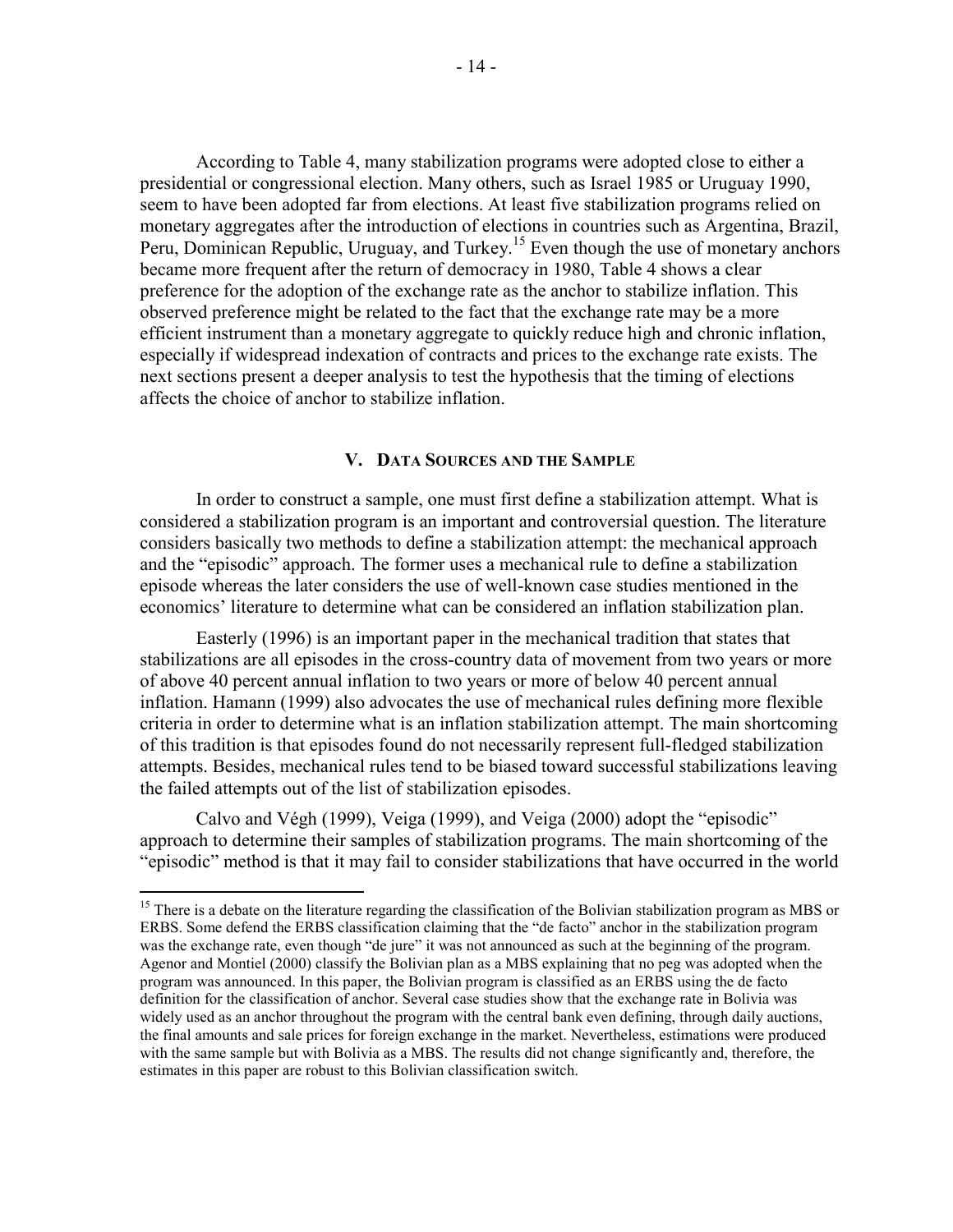but were not heavily addressed by the literature. This is especially true if some of the stabilization attempts took place in remote countries.

In the analysis of political opportunism, it is important to consider only full-fledged stabilization programs. There are many episodes of inflation reducing policies (traditional monetary and fiscal policies) that cannot be characterized as full-fledged stabilization programs.<sup>16</sup> Besides, the more these programs were publicly announced by policymakers, the more consistent they are with respect to the "episodic" approach and, therefore, the more suitable they are for the sample. Adopting rules that could leave unsuccessful stabilizations out of the sample and including programs which were not really inflation stabilization plans, undermine the use of the mechanical approach.<sup>17</sup> Even though the "episodic" approach has its limitations, it is adopted because it is more appropriate for the research question of this paper.<sup>18</sup>

The stabilization programs used in the empirical analysis are those of Table 4. Therefore, there are 34 episodes of inflation stabilization. Data for elections are available for the whole period from the Lijphart Elections Archive from the University of California, San Diego (1980). Data for all the economic variables come from the IFS (International Financial Statistics from the IMF) and the central banks of the countries in the sample. Data for political fragmentation are taken from the Database of Political Institutions compiled by Beck et al. (1998).

#### **VI. ECONOMETRIC MODEL**

Figures 3 and 4 show the distributions of the most important variables used in the regression analysis according to the nominal anchor. The distribution of months to next election

1

<sup>&</sup>lt;sup>16</sup> Full-fledged stabilization programs are announced "packages" containing a diverse array of policies. Some programs adopt traditional orthodox (fiscal and monetary policies) and others adopt nontraditional heterodox policies (price and wage controls, income policies and "social pacts" among different pressure groups). Most of them include monetary reforms and measures to reduce price and wage indexation. These programs, therefore, completely differ from the policies implemented by the central bank and the treasury of the different countries on a daily basis. This is true even when these policies are implemented in order to reduce the inflation rate by a few percentage points.

 $17$  Nevertheless, the inclusion of some stabilization episodes such as Iceland (1983) and Nicaragua (1991) were extracted from Hamann (1999). The author found their existence using a mechanical rule but their ultimate inclusion was only possible when case studies of the stabilizations were found. This procedure is consistent with the "episodic" approach, although it may be considered a mixture of both methodologies.

<sup>&</sup>lt;sup>18</sup> A fair question to ask is whether the higher number of ERBS compared to MBS could show that it is more convenient to announce ERBS rather than MBS. In particular, according to this view, policymakers would try to avoid the announcement of MBS prior to elections even if they existed. In this case, a selection bias could exist in favor of ERBS over MBS. A priori, however, it is not obvious that policymakers may prefer to announce one strategy rather than the other to stabilize inflation. Strategies chosen and announced should depend largely on the election cycle. Furthermore, it is difficult to assume that MBS actually happened but were not announced by policymakers. The countries in the sample are very sensitive to inflation stabilization policies and it is hard to imagine politicians mitigating their adoption just by failing to announce their existence.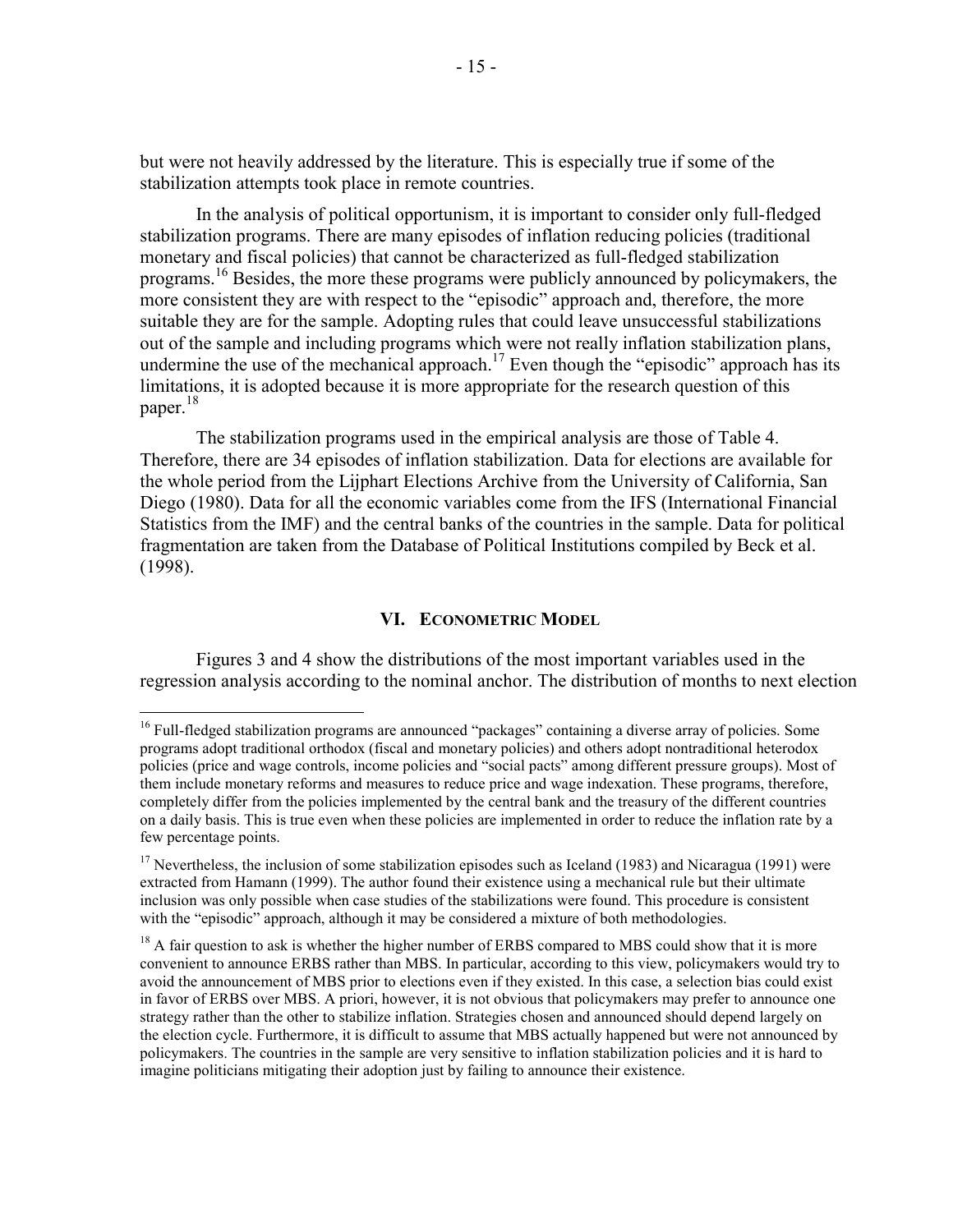clearly indicates a high frequency (around 50 percent) in the range of 0–17 months for ERBS as well as a high frequency (80 percent) in the range of 35 and above months to next election for MBS. On the other hand, the distribution of months from past election shows high frequency (80 percent) in the range 0–12 months for MBS as well as a high concentration (around 58 percent) of ERBS in the range of 13 months and above from past election. The figures suggest the existence of a close relationship between the election cycle and the choice of nominal anchor. The regression analysis that follows will help determine the existence of such relationship.



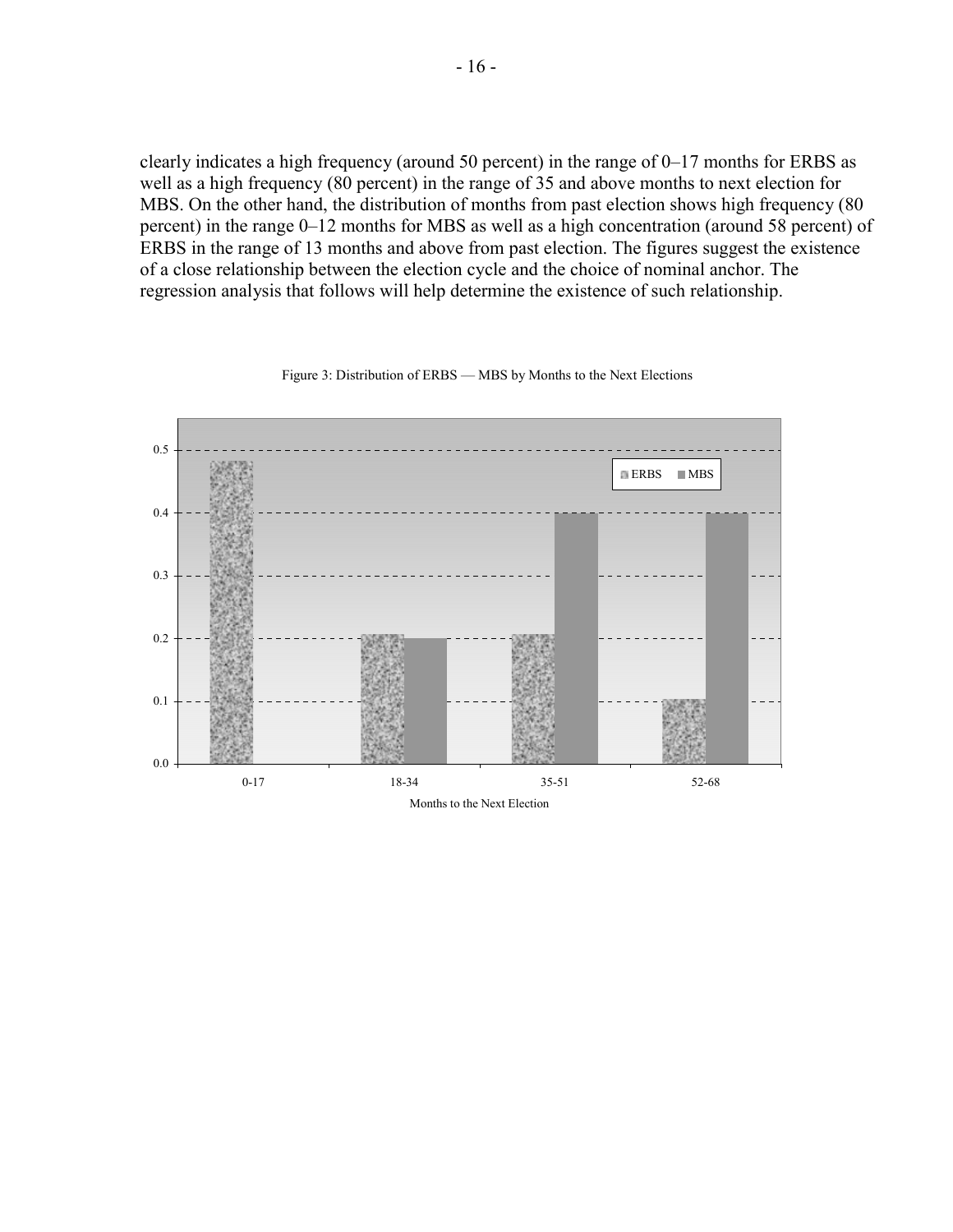

Figure 4: Distribution of ERBS — MBS by Months from Past Elections

The econometric analysis will model the choice of nominal anchor to stabilize inflation using a cross-section of policymakers responsible for the 34 stabilization programs documented in Table 4. The empirical models estimate the influence of elections on the choice of stabilization anchor used by policymakers. This relationship will capture the existence of political opportunism in the choice of the nominal anchor to stabilize inflation.<sup>19</sup> The econometric models use distance in months from the adoption of the stabilization program to the next and from past elections as the main explanatory variables for the choice of anchor to stabilize inflation.

A series of probit models are estimated where  $Y_i$  is the discrete dependent variable that takes the values 0, if the program is a MBS, and 1 if the program is an ERBS. The first benchmark model to be estimated is:

$$
P(Y_i = 1) = \Phi(X_i \hat{ }\beta) = \Phi( \beta_0 + \beta_1 \ln(X_{1i}) + \beta_2 X_{2i} + \beta_3 X_{3i} + \beta_4 X_{4i} + \beta_5 X_{5i})
$$

<u>.</u>

<sup>&</sup>lt;sup>19</sup> The models in this paper take as given the policymakers' decision to stabilize inflation. This decision is first and foremost influenced by the inflationary process experienced by the different countries, and it is therefore, independent on the choice of anchor used all through the stabilization attempts. Bruno et al. (1991) is a good reference for case studies investigating the inflationary process affecting the decision of whether or not to stabilize inflation in a variety of countries.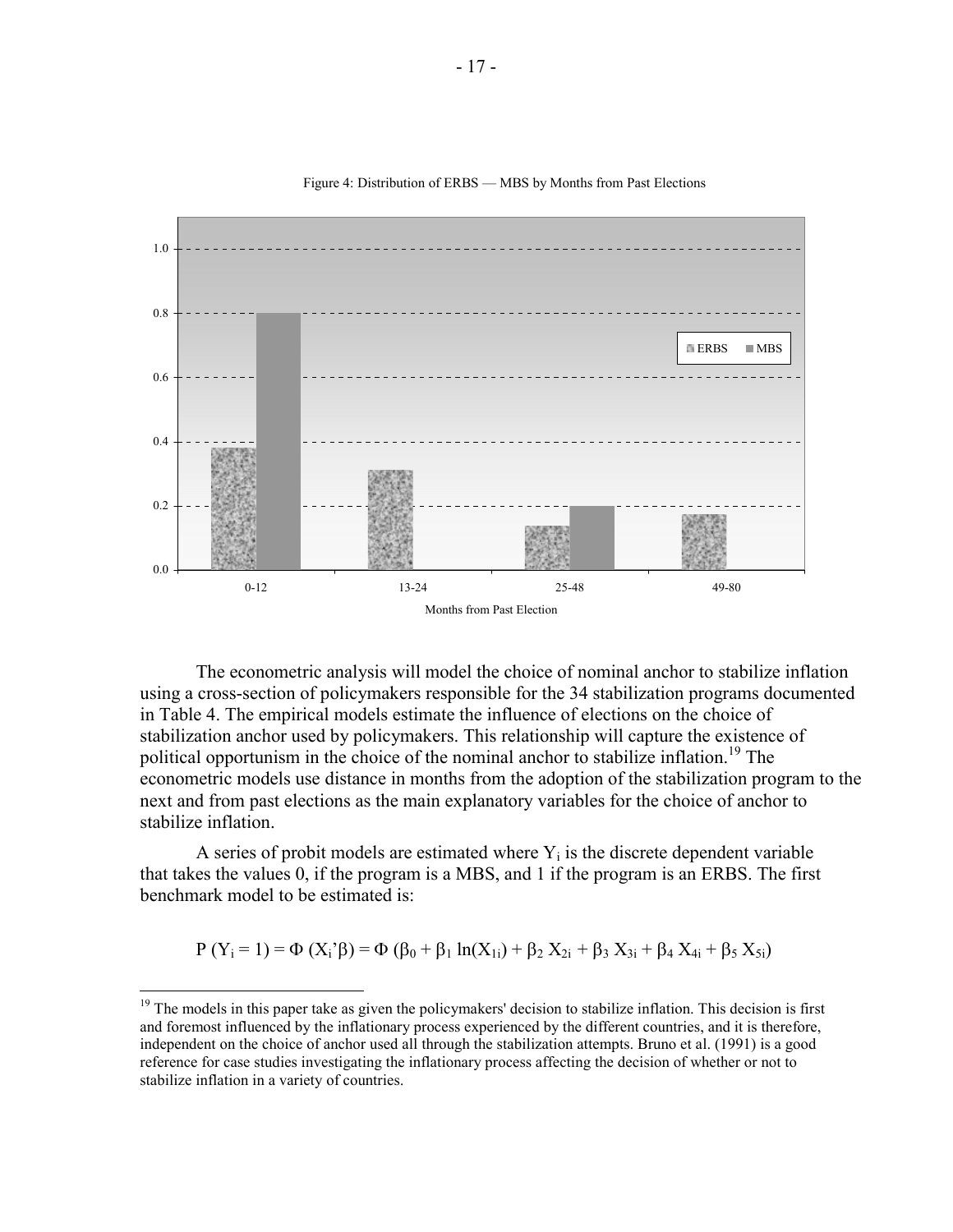where  $\Phi$  ( $X_i$ 'β) is the standard normal cumulative distribution function.

The X matrix is composed by the following regressors:

- $X_1$ : months to next election
- $X_2$ : international reserves
- $X_3$ : openness

 $\overline{a}$ 

- X4: political fragmentation index
- $X_5$ : quarterly GDP growth rate

It is not particularly important the logarithmic form set for the variable months to next election in the regression. The assumption introduces another concavity, aside from the probit specification, in the way the distance to the next elections affect the choice of anchor to stabilize inflation. In particular, the rate at which the probability of a policymaker adopting an ERBS increases as elections get closer.<sup>20</sup> International reserves are calculated as the ratio of Reserves to M3. This is a useful way that takes into account the relative sizes of the countries when considering the distinct amount of international reserves they possess. The ideal measure would include IMF potential financial assistance that would eventually increase the stock of international reserves of the different countries. In practice, this is impossible to do since the IMF does not reveal the amount of either conditional or unconditional loans it is willing to grant to countries in financial distress. Openness is defined as the share of total exports plus imports over GDP a month before the stabilization program. The index of political fragmentation is a dummy variable that takes the value of 1 for fragmented political environment and 0 for a more stable and cohesive one. Political fragmentation in a presidential regime means that the incumbent's opposition party has the majority in congress and, in a parliamentary regime, it means that the incumbent's party (government) does not have majority in the parliament.<sup>21</sup> The growth rates considered have two quarters lag from the starting month of the stabilization program. This assumes that policymakers knew only two-quarter lagged (and not current) growth rates when they decided the anchor to be used to stabilize inflation.

The main objective of the estimation is to determine the sign of  $\beta_1$  as well as its statistic significance. The smaller the distance in months to the next election, the higher should be the probability of adoption of an ERBS since it is more likely that the consumption boom will occur close to the next elections. Therefore, theory predicts that  $\beta_1$  should have a negative sign.

It is also interesting to examine the possibility of other variables affecting the choice of stabilization anchor. The intuition for the level of international reserves is straightforward.

 $^{20}$  Using the linear specification for the distance produced very similar results. For convenience, throughout the paper, only the results of the estimated models using the logarithmic form will be shown.

 $^{21}$  This index is derived from a more general index reported by Beck et al. (1998) in the database for political institutions.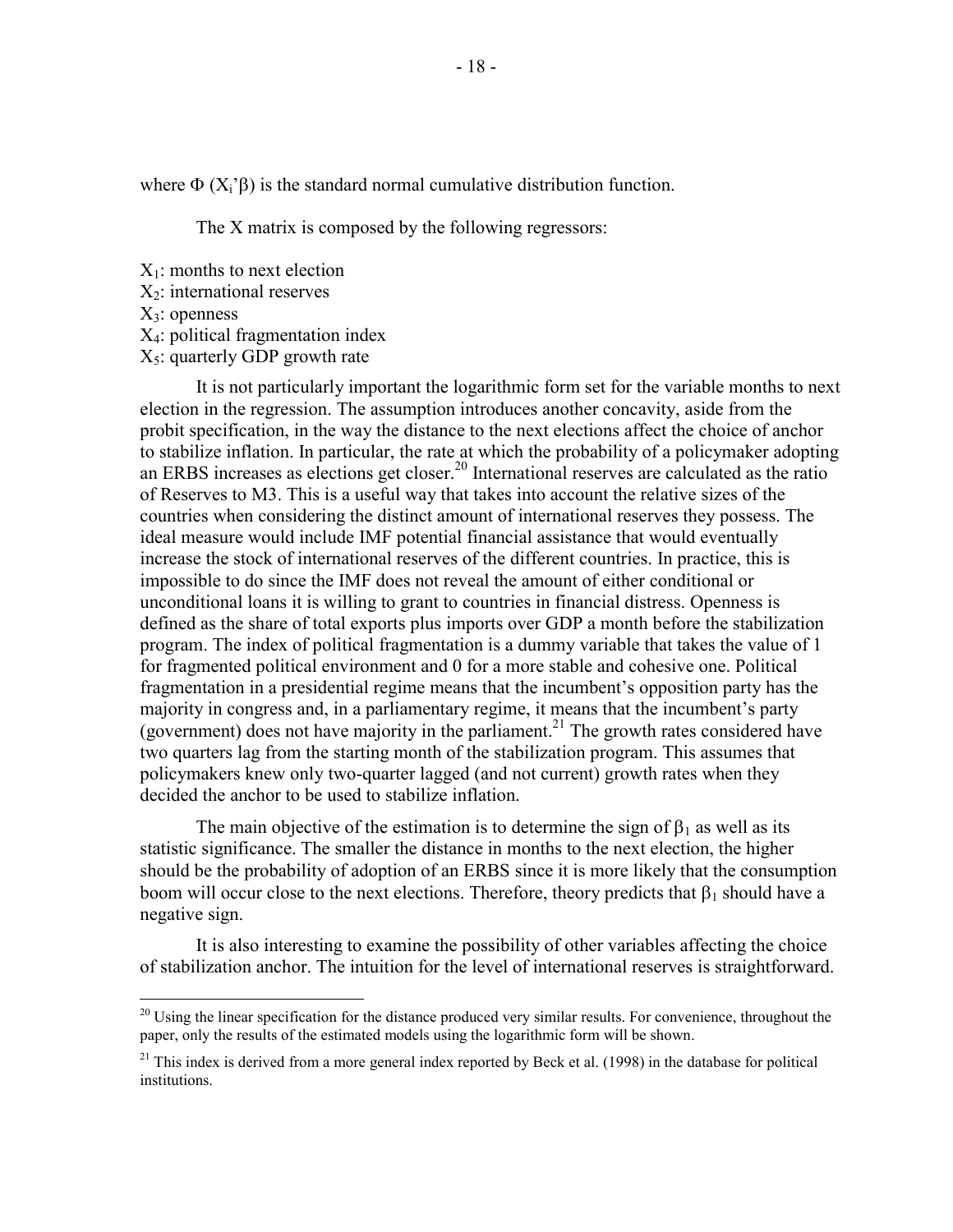A higher level of international reserves should result in a higher probability of adoption of an ERBS since the government has more ability to sustain a fixed level of the exchange rate. Therefore, theory predicts that  $\beta_2$  should have a positive sign.

A higher level of openness should positively affect the probability of an ERBS. This prediction is consistent with the idea that the more a country is exposed to international trade flows, the stronger are the effects of possible terms of trade shocks that are likely to occur. In particular, negative terms of trade shocks generate trade deficits that pressure the exchange rate to depreciate. The way these shocks will be transmitted depends critically on the exchange-rate regime in a particular country. If there is a fixed-exchange-rate regime international reserves can be used to maintain the peg while in a floating regime the currency depreciates. If there is a high pass-through from the exchange rate to domestic prices, this depreciation might result in higher inflation rates. Therefore, a risk averse policymaker that has inflation stabilization as a priority is more likely to choose the exchange rate as the nominal anchor the more open the economy is for trade flows. The intuition above suggests that  $β_3$  should have a positive sign.

High political fragmentation increases the probability of adoption of an ERBS since it is unlikely that a government finds enough political support for policies that entail great short-run output costs to the public such as a MBS. The ability policymakers have to implement their preferred policies depends on the stock of political capital necessary for policy-making.<sup>22</sup> Therefore, it is important to consider facts and events that took place in past periods as an indication of how much political support candidates have before embarking on any specific economic program. In particular, recently elected politicians possess a large stock of political capital that can be used to set unpopular economic policies like a MBS. According to this view, it would make sense for politicians to adopt unpopular policies when their stock of political capital is at its highest level. The aftermath of an election is an obvious circumstance where the stock of political capital has not yet suffered any depreciation. Therefore, the intuition above implies that higher political fragmentation should increase the probability of an ERBS  $(\beta_4>0)$ .

Finally, GDP growth may influence the choice of stabilization anchor since if a country is in a recession it is more likely to implement an ERBS given that adopting a MBS will further depress the economy, increasing the overall costs of the program. Therefore, it should be expected the sign of  $\beta_5$  to be negative.

The coefficients of the regression will be unbiased only if the different explanatory variables are orthogonal to the stochastic error term of the regression. This condition implies,

 $\overline{a}$ 

 $^{22}$  Generally, but not always, the more relatively unpopular are the policies, the higher is the need for political support. This support may come from politicians inside the government bureaucracy or outside from the Congress or other political institutions. Political support may also come directly from people in public demonstrations as, for example, populist governments in Brazil and Argentina have experienced in the past. Ideally, one would like to be able to accurately measure political capital but, naturally, this is a complex task. In this paper, the index of political fragmentation is used as a good approximation capturing the amount of political capital available to the politician before choosing the nominal anchor to stabilize inflation.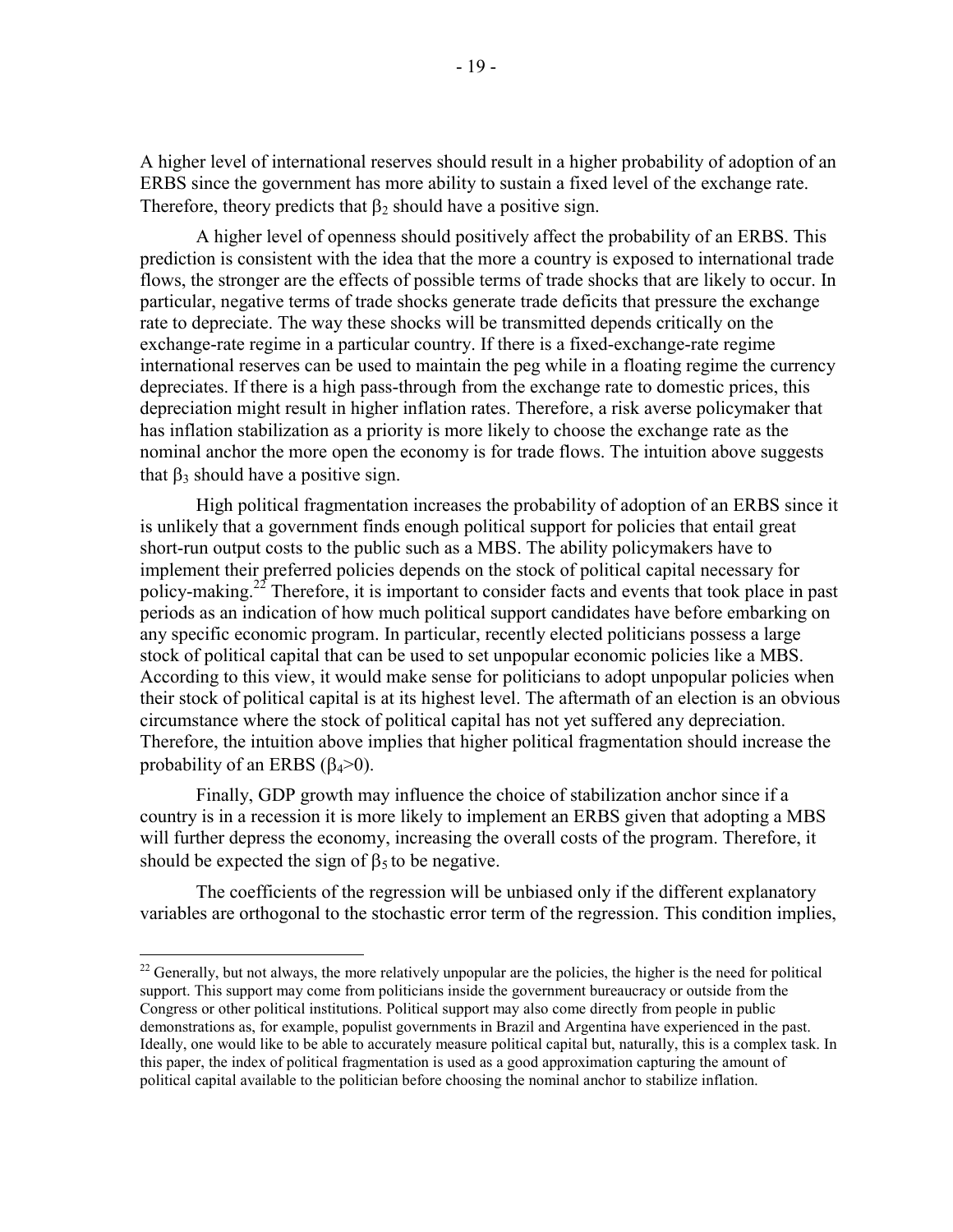among other things, that the right-hand-side variables of the model are exogenously determined. It is straightforward to justify that growth and openness before stabilization and political fragmentation are independent on the choice of anchor to stabilize the economy. It is not as easy to see that the distance to next elections is independent on the choice of anchor to stabilize inflation. The distance variable is composed by two factors: the date of the elections and the date that the decision to stabilize takes place. The first part is completely exogenously determined by the countries' legal system. It can be argued that the second component is dependent on the nominal anchor chosen. In particular, it could be the case that policymakers are committed to a particular anchor and they simply wait for the best moment in time to decide when to stabilize inflation launching the anchor they were long time before committed to. If this is the case, the choice of anchor would be affecting the decision when to stabilize inflation and, therefore, the distance to next elections variable in the regression would no longer be exogenously determined. However, all throughout the paper, it has been assumed that the decision to stabilize inflation precedes the choice of the nominal anchor to be chosen.

The assumption of stabilizing inflation after the choice of nominal anchor is sensible for two reasons. First, the decision when to stabilize inflation strongly depends on how high is the inflation rate in the economy as well as the rate of change of inflation in every point in time. The inflationary history of the country, among other things, will determine the exact moment to launch the nominal anchor to stabilize inflation. The second argument, somehow connected to the first, relates to the fact that it is hardly the case that a politician is committed to a particular policy instrument such as a nominal anchor. Quite the opposite is true. Policymakers are committed to policy objectives such as lower inflation and higher output. In particular, they are willing to reach these two policy goals at some point before elections using whatever instruments they can, so they are able to enhance their chances of reelection. On this basis, it can be argued that the decision when to stabilize inflation (and the variable distance to next elections) are determined exogenously to the model. The above intuition is also valid for the level of international reserves prior to stabilization. Even though it could be the case that this level would have been influenced by a prior decision to use, for example, the exchange rate as the nominal anchor in a future stabilization program, it is again assumed, that the decision to stabilize inflation precedes any other policy decision and, therefore, the choice of anchor to stabilize is selected afterwards with whatever stock of international reserves available at the moment. The assumptions regarding the policymaker's behavior and the decision-making process outlined above guarantee the exogeneity of all the explanatory variables of the model, assuring that the coefficients estimated are unbiased.

Since heteroskedasticity is a very common problem in cross-section analysis an estimator of variance more robust than the traditional computation will be used.<sup>23</sup> Therefore,

1

 $^{23}$  The possible presence of heteroskedasticity in the model might be, for instance, a result of the fact that countries with high levels of international reserves can have both choices of nominal anchor to stabilize inflation whereas countries with low levels of reserves cannot choose the exchange rate as a viable anchor having to rely on a monetary aggregate.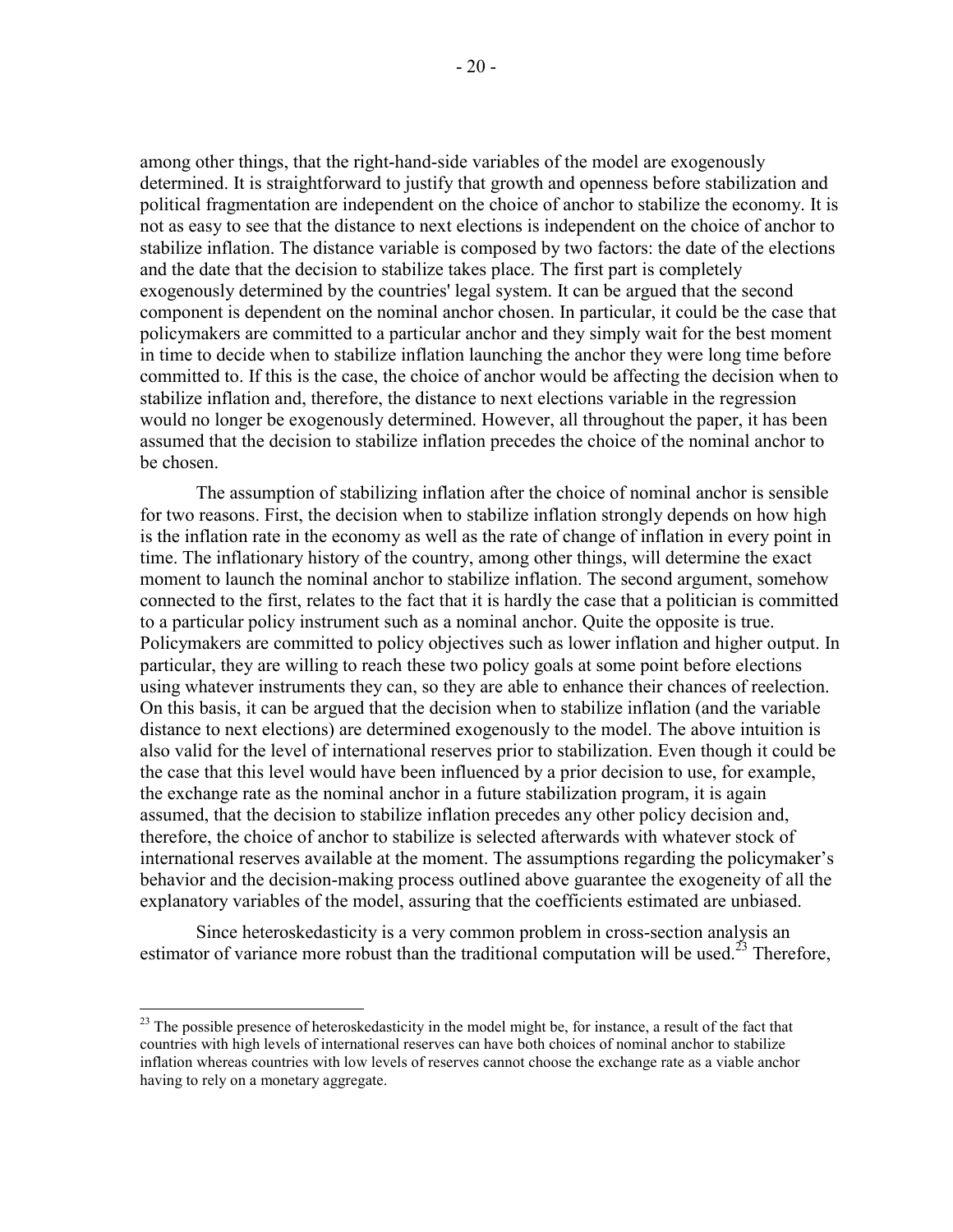all standard errors calculated throughout the econometric analysis are robust (corrected for heteroskedasticity) using the Huber-White-Sandwich method.

Table 5 below presents the results of a set of regressions using different combinations of the variables months to next election, reserves, openness, political fragmentation and growth as regressors.

|                                | (1)         | (2)          | (3)         | (4)         | (5)          | (6)         |
|--------------------------------|-------------|--------------|-------------|-------------|--------------|-------------|
|                                | <b>ERBS</b> | <b>ERBS</b>  | <b>ERBS</b> | <b>ERBS</b> | <b>ERBS</b>  | <b>ERBS</b> |
| log (Months to Next Elections) | $-2.26$ *** | $-1.932$ *** | $-2.117$ ** | $-1.363*$   | $-2.053$ *** | $-1.029$ ** |
|                                | (0.72)      | (0.60)       | (1.06)      | (0.71)      | (0.77)       | (0.48)      |
| Reserves                       | $16.312**$  | $16.661$ **  | $11.764*$   | $14.919**$  |              |             |
|                                | (7.61)      | (7.99)       | (6.71)      | (5.95)      |              |             |
| <b>Openness</b>                | $3.374$ **  | $3.452$ **   | $3.474$ *** |             | $3.496$ ***  |             |
|                                | (1.58)      | (1.43)       | (1.13)      |             | (1.35)       |             |
| Fragmentation                  | $2.43$ ***  | 1.635        |             | $1.9*$      | $-0.772$     |             |
|                                | (0.93)      | (1.09)       |             | (1.15)      | (0.80)       |             |
| Growth                         | 20.778      |              |             |             |              |             |
|                                | (33.08)     |              |             |             |              |             |
| Constant                       | 2.815       | 2.285        | 5.08        | 1.630       | $7.377**$    | $4.527$ *** |
|                                | (2.27)      | (1.79)       | (3.92)      | (1.70)      | (3.13)       | (1.73)      |
| Prob > Chi2                    | 0.0044      | 0.0009       | 0.0000      | 0.0664      | 0.0024       | 0.0311      |
| Pseudo R2                      | 0.6266      | 0.6151       | 0.5770      | 0.4931      | 0.4297       | 0.1947      |
| Observations                   | 33          | 33           | 33          | 33          | 33           | 33          |

| Table 5 - Regression Variants Using Absolute Distance to Next Elections |
|-------------------------------------------------------------------------|
|-------------------------------------------------------------------------|

*Robust standard errors in parentheses*

 $\overline{a}$ 

*\* significant at 10%; \*\* significant at 5%; \*\*\* significant at 1%*

The sign of the coefficients for months to next election as well as the signs of the remaining regressors are coherent with the basic intuition exposed previously.<sup>24</sup> According to the table, model (1) is the best in terms of specification. Even though in this specification growth is not statistically significant, distance in months to next elections and political fragmentation are statistically significant at 1 percent confidence level while international reserves and openness are also significant at 5 percent confidence level. This estimation confirms the validity of the hypothesis that policymakers opportunistically choose the nominal anchor to stabilize inflation.

Additional models were estimated to examine if the hypothesis of the existence of political opportunism behind the choice of nominal anchor is confirmed. Table 6 shows estimates of a regression in which the variable "months to next elections" is substituted by the variable months from past elections. Clearly, the intuition indicates that the sign of the coefficient of the variable months from past elections should be positive. The farther away the politician is from past elections, the higher should be the probability of adoption of an

 $24$  The exception is the sign of the coefficient of growth which was positive in some specifications but the coefficient was never statistically significant different from zero.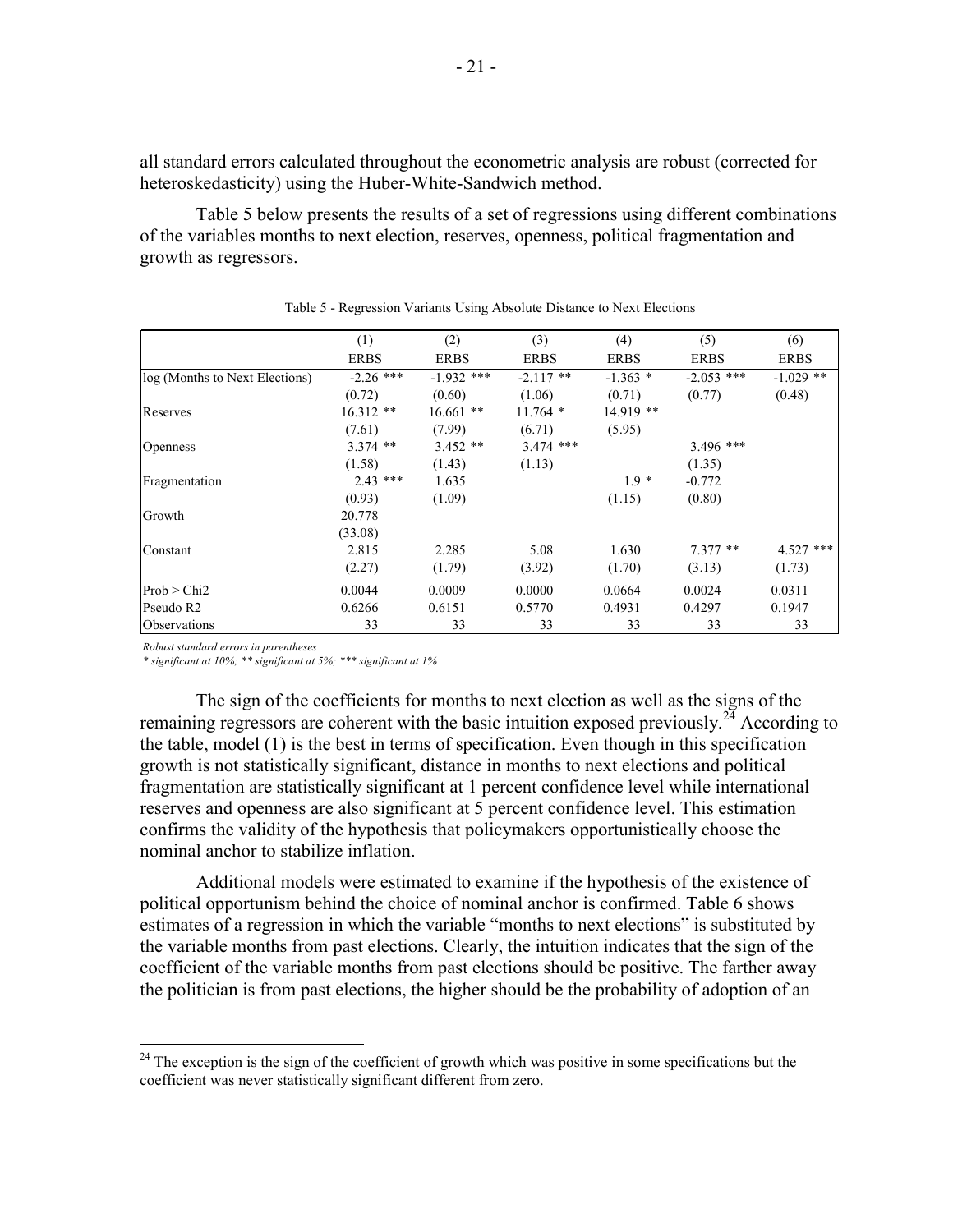ERBS. Even though the sign of other coefficients did not change substantially compared to the regression using months to next elections their statistic significance is not as high.

|                                  | (1)         | (2)         | (3)         | (4)         | (5)         | (6)         |
|----------------------------------|-------------|-------------|-------------|-------------|-------------|-------------|
|                                  | <b>ERBS</b> | <b>ERBS</b> | <b>ERBS</b> | <b>ERBS</b> | <b>ERBS</b> | <b>ERBS</b> |
| log (Months from Past Elections) | $0.942*$    | $0.934*$    | $0.876*$    | $0.852*$    | $0.572*$    | 0.412       |
|                                  | (0.51)      | (0.56)      | (0.53)      | (0.45)      | (0.29)      | (0.28)      |
| Reserves                         | 18.586 **   | $16.753$ ** | $15.753$ ** | $17.742$ ** |             |             |
|                                  | (8.79)      | (7.62)      | (7.85)      | (7.50)      |             |             |
| <b>Openness</b>                  | $2.219*$    | 1.969       | 2.061       |             | 2.129       |             |
|                                  | (1.29)      | (1.51)      | (1.44)      |             | (1.40)      |             |
| Fragmentation                    | $-0.062$    | 0.364       |             | 0.624       | $-0.396$    |             |
|                                  | (0.95)      | (0.90)      |             | (0.90)      | (0.66)      |             |
| Growth                           | $-18.758$   |             |             |             |             |             |
|                                  | (36.95)     |             |             |             |             |             |
| Constant                         | $-4.381*$   | $-4.446*$   | $-3.944*$   | $-4.022*$   | $-0.686$    | 0.091       |
|                                  | (2.41)      | (2.56)      | (2.34)      | (2.19)      | (1.07)      | (0.69)      |
| Prob > Chi2                      | 0.2841      | 0.2601      | 0.2004      | 0.1102      | 0.1276      | 0.1426      |
| Pseudo R2                        | 0.4390      | 0.4228      | 0.4168      | 0.3710      | 0.1921      | 0.0840      |
| <i><b>Observations</b></i>       | 33          | 33          | 33          | 33          | 33          | 33          |

Table 6 - Regression Variants Using Absolute Distance from Past Elections

*Robust standard errors in parentheses*

 $\overline{a}$ 

*\* significant at 10%; \*\* significant at 5%; \*\*\* significant at 1%*

The models examined above have assumed that only the absolute distance in months to or from past elections should affect the policymaker decision regarding the nominal anchor to stabilize inflation. In fact, it can be argued that six months before an election is exactly six months before an election for politicians who have been two or four years in office. Notwithstanding, it can also be argued that if the size of the election cycle that policymakers face is unequal, a proportional measure of distance might be more appropriate. The estimates on Table 7 are the result of regressions that used normalized distance to next elections. The normalization is given simply by the ratio of the distance to next election to the size of the election cycle (the sum of the distances to and from elections) that each policymaker faces.<sup>25</sup>

<sup>&</sup>lt;sup>25</sup> Election cycle does not necessarily mean government mandate. It just means the period in between any two elections (presidential or congressional). A newly elected Argentine president with a mandate of four years faces congressional elections in exactly two years and the next presidential elections in four years. Even though his mandate is for four years he faces an election cycle of only two years.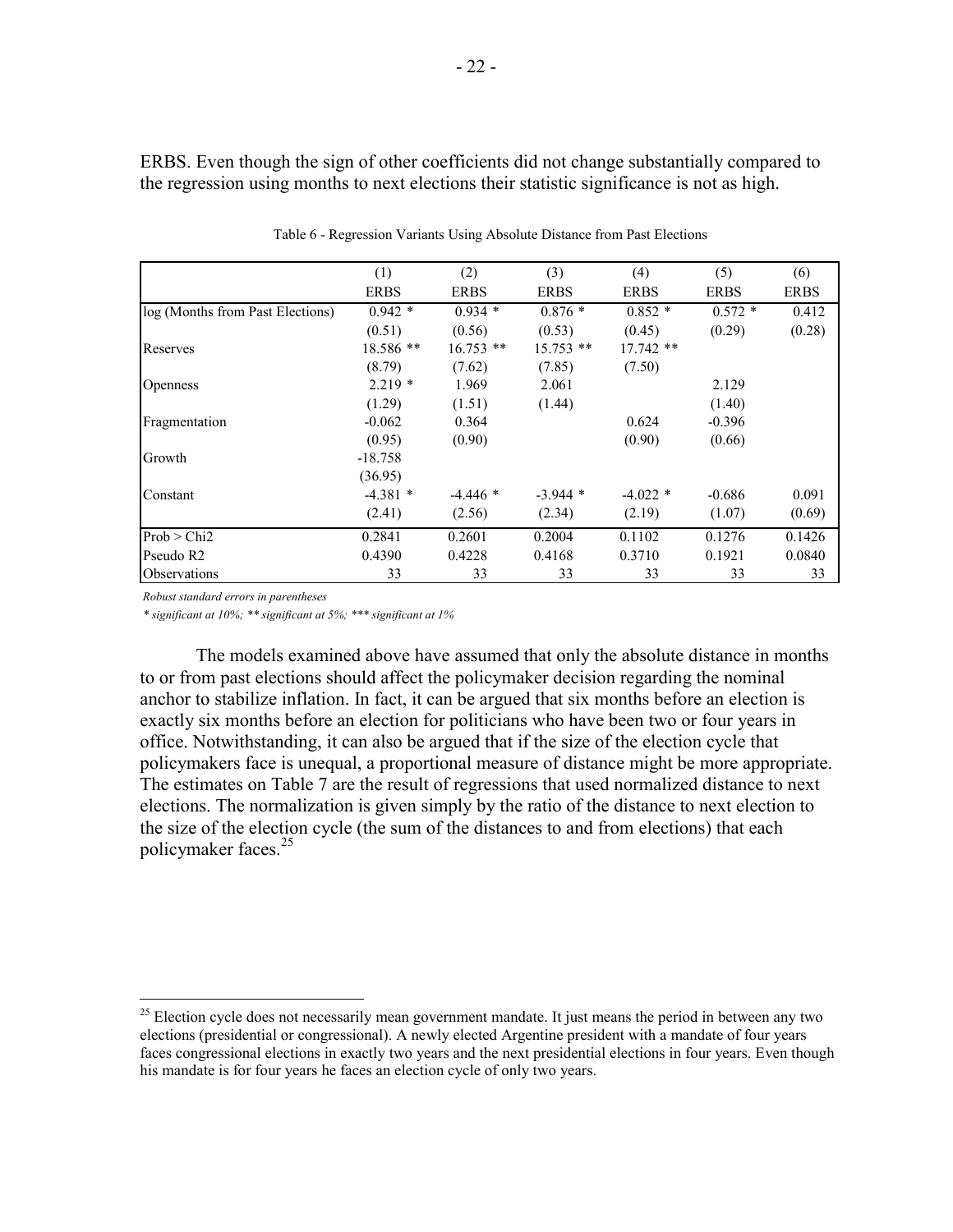|                                        | (1)          | (2)          | (3)         | (4)          | (5)         | (6)         |
|----------------------------------------|--------------|--------------|-------------|--------------|-------------|-------------|
|                                        | <b>ERBS</b>  | <b>ERBS</b>  | <b>ERBS</b> | <b>ERBS</b>  | <b>ERBS</b> | <b>ERBS</b> |
| log (Months to Next Elections / Cycle) | $-4.391$ *** | $-4.319$ *** | $-3.799$ ** | $-4.219$ **  | $-2.577$ ** | $-1.391$ ** |
|                                        | (1.66)       | (1.50)       | (1.86)      | (1.67)       | (1.23)      | (0.68)      |
| Reserves                               | $27.039$ *** | $26.852$ *** | $16.598$ ** | 27.041 ***   |             |             |
|                                        | (9.59)       | (10.08)      | (8.07)      | (10.49)      |             |             |
| <b>Openness</b>                        | $2.987*$     | $3.036*$     | $2.831$ **  |              | $2.89**$    |             |
|                                        | (1.70)       | (1.78)       | (1.41)      |              | (1.46)      |             |
| Fragmentation                          | $3.099$ **   | $2.9**$      |             | $3.285$ **   | $-0.281$    |             |
|                                        | (1.40)       | (1.31)       |             | (1.36)       | (0.73)      |             |
| Growth                                 | 4.794        |              |             |              |             |             |
|                                        | (34.64)      |              |             |              |             |             |
| Constant                               | $-8.095$ *** | $-7.896$ *** | $-3.753$ ** | $-7.269$ *** | $-0.771$    | 0.445       |
|                                        | (2.99)       | (2.80)       | (1.69)      | (2.81)       | (0.94)      | (0.37)      |
| Prob > Chi2                            | 0.1090       | 0.0593       | 0.0605      | 0.0594       | 0.0856      | 0.0418      |
| Pseudo R2                              | 0.6708       | 0.6700       | 0.5675      | 0.5928       | 0.3524      | 0.1703      |
| Observations                           | 33           | 33           | 33          | 33           | 33          | 33          |

| Table 7 - Regression Variants Using Normalized Distance to Next Elections |  |  |
|---------------------------------------------------------------------------|--|--|
|                                                                           |  |  |

*Robust standard errors in parentheses*

*\* significant at 10%; \*\* significant at 5%; \*\*\* significant at 1%*

The coefficients' signs and statistical significance of all the variables do not change substantially from the specification using absolute measures of distance.

Table 8 below reproduces the results of the same exercise using instead normalized distance from past elections. Again, coefficient signs and statistic significance do not change considerably indicating the political opportunism hypothesis is robust to this change in the model specification.

|                                          | (1)         | (2)         | (3)         | (4)         | (5)         | (6)         |
|------------------------------------------|-------------|-------------|-------------|-------------|-------------|-------------|
|                                          | <b>ERBS</b> | <b>ERBS</b> | <b>ERBS</b> | <b>ERBS</b> | <b>ERBS</b> | <b>ERBS</b> |
| log (Months from Past Elections / Cycle) | $1.241$ **  | $1.247$ **  | $1.140**$   | $1.057$ **  | $0.816$ *** | $0.500$ **  |
|                                          | (0.58)      | (0.54)      | (0.49)      | (0.53)      | (0.28)      | (0.24)      |
| Reserves                                 | $18.442**$  | 18.397 **   | $16.691$ ** | $19.581$ ** |             |             |
|                                          | (8.43)      | (7.99)      | (7.23)      | (9.29)      |             |             |
| <b>Openness</b>                          | $3.060*$    | 3.047       | $3.142*$    |             | 3.079       |             |
|                                          | (1.66)      | (1.88)      | (1.85)      |             | (1.99)      |             |
| Fragmentation                            | 0.687       | 0.723       |             | 1.050       | $-0.397$    |             |
|                                          | (1.04)      | (0.95)      |             | (1.03)      | (0.66)      |             |
| Growth                                   | $-1.212$    |             |             |             |             |             |
|                                          | (39.36)     |             |             |             |             |             |
| Constant                                 | $-1.228$    | $-1.238$    | $-0.657$    | $-1.045$    | $1.600**$   | $1.812$ *** |
|                                          | (1.03)      | (1.01)      | (0.83)      | (1.10)      | (0.66)      | (0.46)      |
| Prob > Chi2                              | 0.2297      | 0.1540      | 0.0842      | 0.4506      | 0.0299      | 0.0392      |
| Pseudo R2                                | 0.5445      | 0.5445      | 0.5278      | 0.1703      | 0.2922      | 0.1311      |
| Observations                             | 33          | 33          | 33          | 33          | 33          | 33          |

Table 8 - Regression Variants Using Normalized Distance from Past Elections

*Robust standard errors in parentheses*

*\* significant at 10%; \*\* significant at 5%; \*\*\* significant at 1%*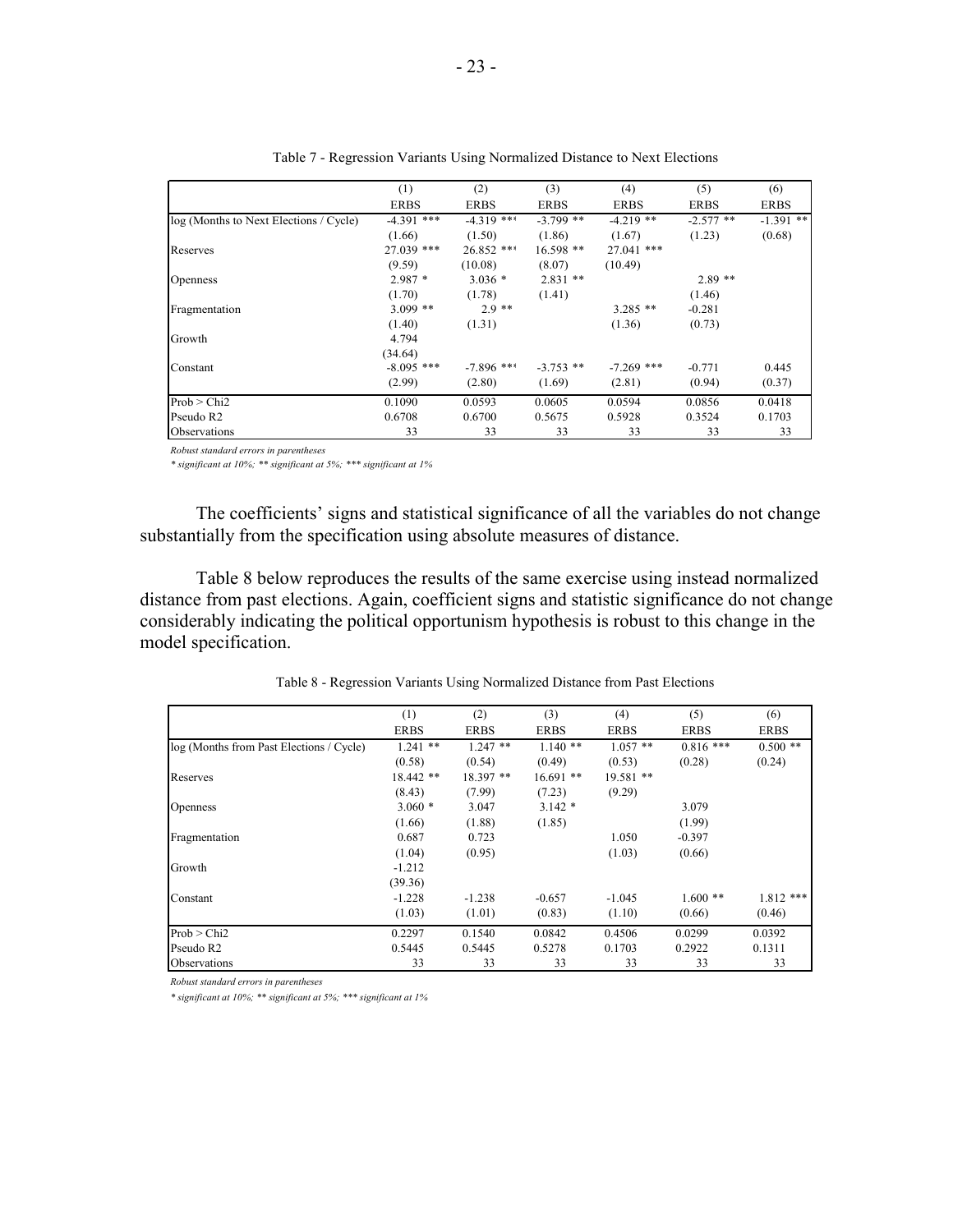Proceeding with the idea of testing how robust to other specifications are the results previously obtained, a model incorporating both measures of distance to and from elections is considered. The model to be estimated is:

P (Y<sub>i</sub> = 1) = Φ (X<sub>i</sub>'β) = Φ (β<sub>0</sub> + β<sub>1</sub> ln(X<sub>1i</sub>) + β<sub>2</sub> ln(X<sub>2i</sub>) + β<sub>3</sub> X<sub>3i</sub> + β<sub>4</sub> X<sub>4i</sub> + β<sub>5</sub> X<sub>5i</sub> + β<sub>6</sub> X<sub>6i</sub>) where, as before,  $\Phi(X_i)$  is the standard normal cumulative distribution.

In this model  $X_1$  is the variable months to next elections and  $X_2$  is the variable months from past elections. All other regressors are the same previously used in the benchmark model as well as in other specifications.

This model is interesting since it is possible to examine the impact on the probability of choosing an ERBS of a marginal increase of a month in the election cycle holding either the distance to next or from past elections constant. The basic intuition from the previous models should also follow for this specification. An increase of a month in the election cycle, holding months from past elections constant, adds a month to the distance to next elections reducing the probability of adoption of an ERBS. It is important to mention that this model does not suffer from full multicollinearity since the size of the election cycle is not equal to all policymakers.<sup>26</sup> Table 9 below shows the estimates of this model including both measures of distance to and from elections.

|                                  | (1)          | (2)         | (3)         | (4)         | (5)         | (6)         |
|----------------------------------|--------------|-------------|-------------|-------------|-------------|-------------|
|                                  | <b>ERBS</b>  | <b>ERBS</b> | <b>ERBS</b> | <b>ERBS</b> | <b>ERBS</b> | <b>ERBS</b> |
| log (Months to Next Elections)   | $-2.091$ *** | $-1.664$ ** | $-1.96$     | $-1.139$    | $-2.015$ ** | $-1.072$ *  |
|                                  | (0.68)       | (0.70)      | (1.30)      | (0.79)      | (0.88)      | (0.62)      |
| log (Months from Past Elections) | 0.538        | 0.525       | 0.445       | 0.618       | 0.144       | 0.04        |
|                                  | (0.58)       | (0.53)      | (0.53)      | (0.46)      | (0.30)      | (0.36)      |
| Reserves                         | $19.069*$    | $19.701$ ** | $14.249*$   | $20.964$ ** |             |             |
|                                  | (9.78)       | (9.91)      | (8.31)      | (8.78)      |             |             |
| <b>Openness</b>                  | $3.246$ **   | $3.408$ **  | $3.563$ *** |             | $3.478**$   |             |
|                                  | (1.54)       | (1.51)      | (1.29)      |             | (1.44)      |             |
| Fragmentation                    | $2.817$ ***  | 1.832       |             | $2.142*$    | $-0.785$    |             |
|                                  | (1.02)       | (1.19)      |             | (1.27)      | (0.82)      |             |
| Growth                           | 23.879       |             |             |             |             |             |
|                                  | (32.60)      |             |             |             |             |             |
| Constant                         | 0.588        | $-0.175$    | 3.367       | $-1.448$    | $6.992*$    | $4.555*$    |
|                                  | (4.14)       | (3.74)      | (5.57)      | (3.00)      | (3.77)      | (2.75)      |
| Prob > Chi2                      | 0.0041       | 0.0023      | 0.0020      | 0.1555      | 0.0072      | 0.0755      |
| Pseudo R2                        | 0.6528       | 0.6394      | 0.5943      | 0.5318      | 0.4300      | 0.2149      |
| Observations                     | 32           | 32          | 32          | 32          | 32          | 32          |

Table 9 - Regression Variants Using Distance to Next Elections and Distance from Past Elections

*Robust standard errors in parentheses*

<u>.</u>

*\* significant at 10%; \*\* significant at 5%; \*\*\* significant at 1%*

<sup>&</sup>lt;sup>26</sup> If the election cycle was exactly the same for all policymakers and the distance measures were defined in linear form (not logs), months to next elections would be a linear combination of months from past elections. This fact, in turn, would generate full multicollinearity making impossible the estimation of this particular model. Nonetheless, it is reasonable to assume that both measures of distance are strongly collinear and it is likely that the statistic significance of the estimated coefficients will be reduced.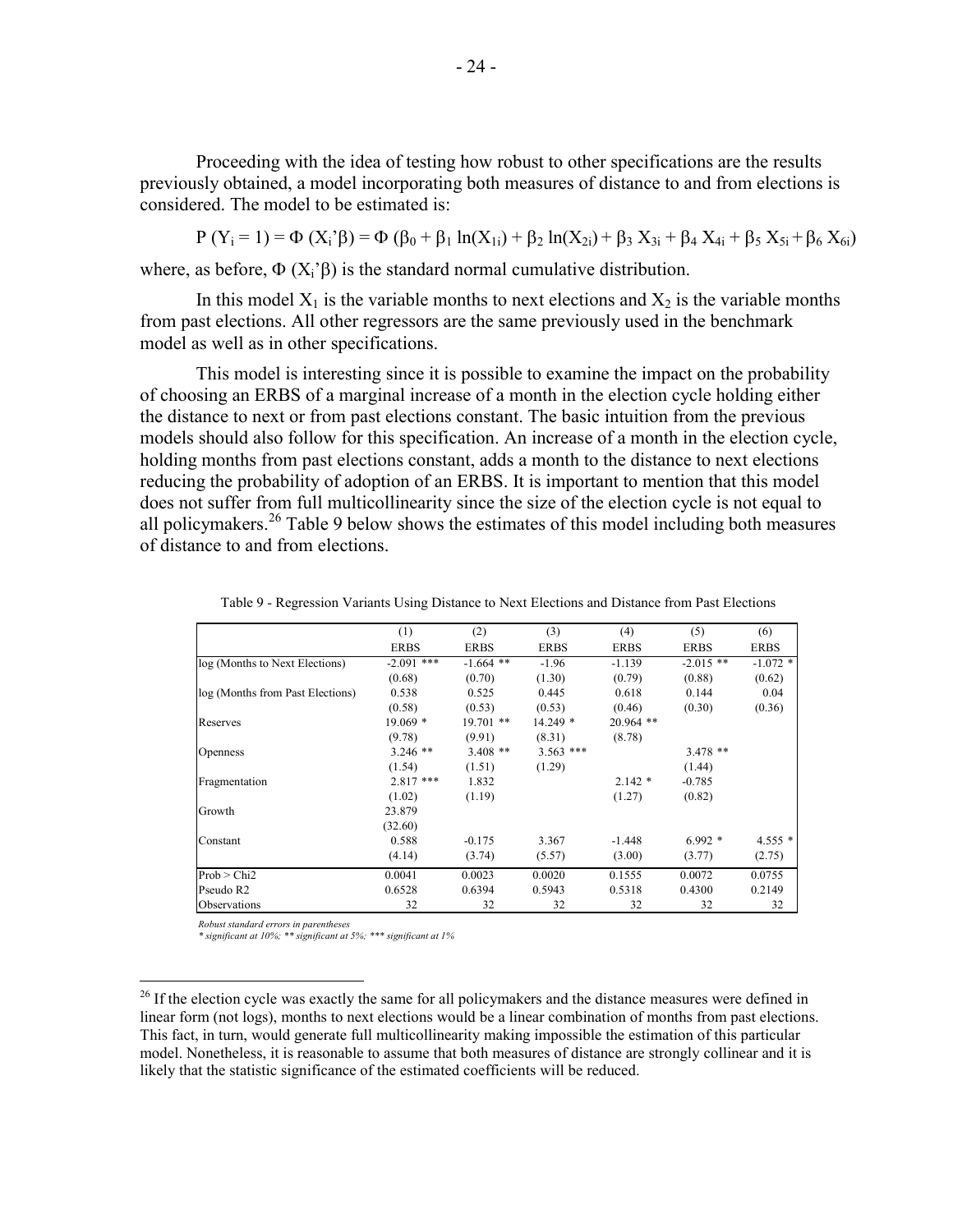The sign of the coefficients for months to next election and months from past election as well as the sign of the remaining regressors is coherent with the basic intuition exposed previously. Nevertheless, the statistic significance of both measures of distance is reduced substantially throughout the different specifications. This is the result of the strong collinearity existent between both measures of distance (see note 26). International reserves, openness and political fragmentation are again highly statistically significant in variant (1) of this particular model, reinforcing the idea that both economic and political variables, aside from distance to or from elections, affect the decision over the nominal anchor to stabilize inflation. Therefore, in spite of the specification chosen from all the models considered in the econometric analysis, the results lead to the same conclusion, namely that the election cycle is relevant for the determination of the nominal anchor to stabilize inflation.

#### **VII. MARGINAL EFFECTS**

Since the coefficients estimated by the probit regressions are different from the marginal effects of changes to the right-hand side variables on the probability of an ERBS, the resulting numbers on the previous tables are not very informative. Rather than reporting the marginal effects associated to each coefficient evaluating the value of the other explanatory variables at their means, a series of exercises are conducted in order to examine the real impact of the different regressors on the probability using the benchmark model previously estimated.

Figure 5 pictures how the probability of an ERBS increases as the distance to the next elections shrinks. The picture starts from the highest value of distance to next elections in the sample (Nicaragua) holding the other variables in the regression to their sample means. According to Figure 5, the probability of adopting an ERBS ranges from 76 percent to 100 percent depending how close next elections are.

| Months to Next | Probability of ERBS |  |  |  |  |  |
|----------------|---------------------|--|--|--|--|--|
| Elections      |                     |  |  |  |  |  |
| 67             | 0.76                |  |  |  |  |  |
| 60             | 0.83                |  |  |  |  |  |
| 54             | 0.88                |  |  |  |  |  |
| 48             | 0.93                |  |  |  |  |  |
| 42             | 0.96                |  |  |  |  |  |
| 36             | 0.98                |  |  |  |  |  |
| 30             | 0.99                |  |  |  |  |  |
| 24             | 1.00                |  |  |  |  |  |
| 18             | 1.00                |  |  |  |  |  |
| 12             | 1.00                |  |  |  |  |  |
| 6              | 1.00                |  |  |  |  |  |

Figure 5: Predicted Probabilities with Varying Distance (Months to Next Elections)\*



*\* Reserves, openness, political fragmentation, and growth are evaluated at their means*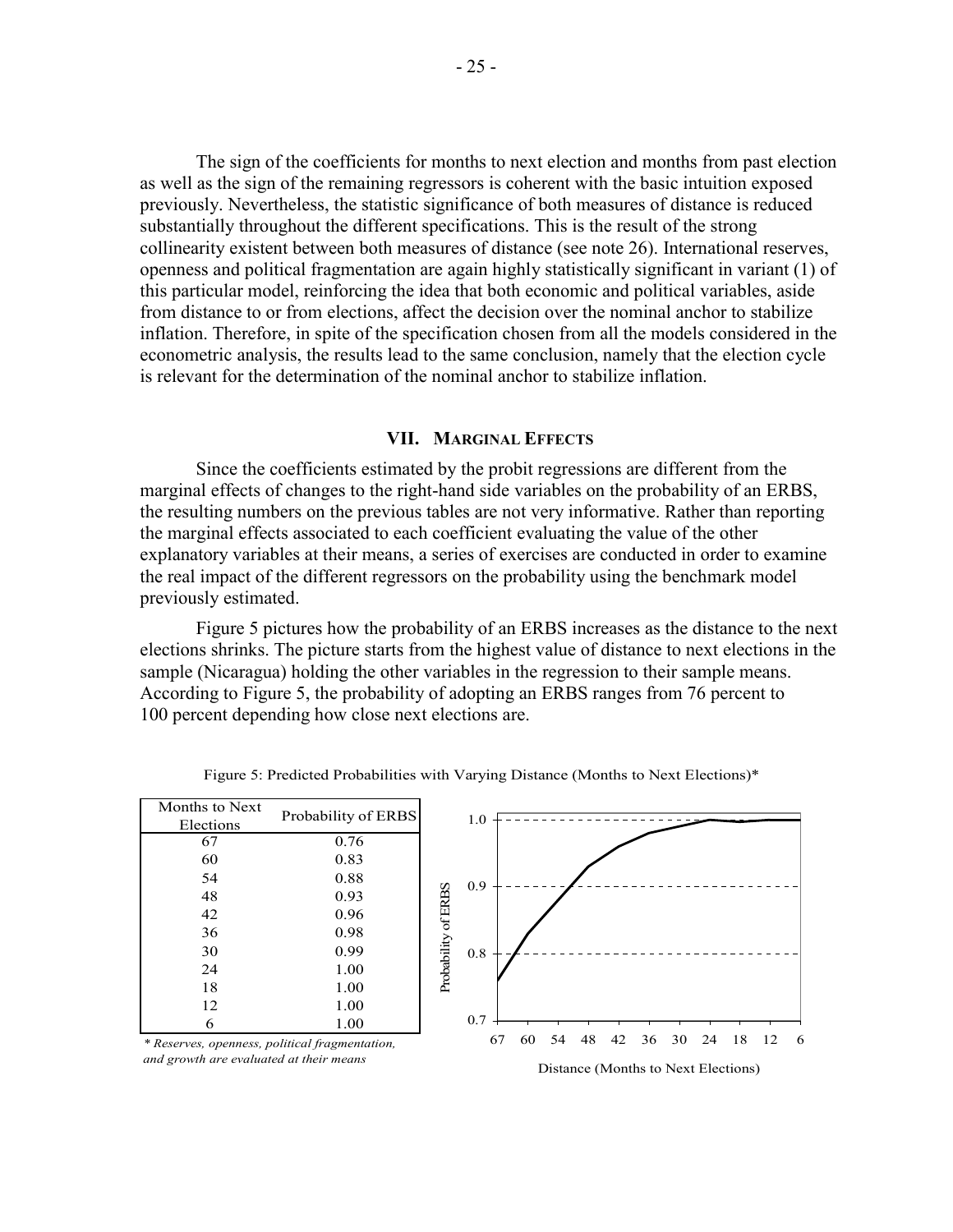Figure 6 illustrates the impact of the variation of reserves on the probability of adopting an ERBS for different values of the distance to next elections. At least three important insights are derived from this figure. First, it is interesting to note that no matter how large is the relative stock of international reserves, politicians one year before elections adopt an ERBS with at least 90 percent probability. Second, for very low stocks of international reserves, a change in the distance to next elections has a tremendous impact on the probability of adoption of an ERBS. The probability jumps from as low as 45 percent to as much as 90 percent in the period of one year. The third and last point refers to the fact that if international reserves are largely available (at least 40 percent of M3) the probability of an ERBS is close to one. This is due to the fact that politicians with relatively high level of international reserves, can embark on an ERBS much earlier since the exchange rate can be kept fixed for a much longer period of time. If in Krugman (1979) international reserves played a role postponing a devaluation in the midst of a currency crises, this setting also implies a temporal dimension where international reserves have a role to play. In particular, opportunistic policymakers with more available reserves may adopt an ERBS much earlier or simply choose an ERBS faraway from elections when it would make more sense to choose a MBS taking into account only the boom-bust cycles resulting from the ERBS. Nicaragua is an example of a country with very high relative level of reserves (over 60 percent) that adopted an ERBS more than five years before elections.

| Reserves / M3             |           | Probability of ERBS |                     |             | 0.9                                                                                                                                                   |
|---------------------------|-----------|---------------------|---------------------|-------------|-------------------------------------------------------------------------------------------------------------------------------------------------------|
|                           | 12 Months |                     | 24 Months 36 Months |             |                                                                                                                                                       |
| $0.0429*$                 | 0.92      | 0.44                | 0.14                | of ERBS     | 0.7<br>ø                                                                                                                                              |
| 0.10                      | 0.99      | 0.78                | 0.45                |             | 12 Months<br>0.5                                                                                                                                      |
| 0.20                      | 1.00      | 0.99                | 0.94                |             | 24 Months<br>I<br>-                                                                                                                                   |
| 0.30                      | 1.00      | 1.00                | 1.00                | Probability | 36 Months<br>0.3                                                                                                                                      |
| 0.40                      | 1.00      | 1.00                | 1.00                |             |                                                                                                                                                       |
| 0.50                      | 1.00      | 1.00                | 1.00                |             | 0.1                                                                                                                                                   |
| $0.6837**$                | 1.00      | 1.00                | 1.00                |             | $\mathscr{O}_{\mathscr{O}}$<br>$\mathcal{O}_{\mathcal{P}}$<br>$\sigma_{\mathcal{P}}$<br>$\sigma_{\hat{\nu}_{\cal{O}}}$<br>$\mathscr{S}_{\mathcal{O}}$ |
| * Min value of the sample |           |                     |                     |             | 0.0420*<br>0.6837**                                                                                                                                   |

|  |  |  | Figure 6: Predicted Probabilities with Varying Reserves |  |  |  |
|--|--|--|---------------------------------------------------------|--|--|--|
|--|--|--|---------------------------------------------------------|--|--|--|

*\*\* Max value of the sample*

Reserves / M3

Figure 7 illustrates how the distance to next elections affects the probability of adopting an ERBS for different levels of openness. The figure shows that when the levels of openness are very low (less than 5 percent) as in Turkey 1980, the probability of an ERBS is as low as 30 percent when elections are far away and all other variables are evaluated at their sample means. Additionally, for high levels of openness, the probability of an ERBS is 1 regardless of how far next elections are. These results indicate that the level of openness might limit the degree of political opportunism behind the choice of anchor to stabilize inflation. For example, no country in the sample is as open as Israel with the share of exports plus imports over GDP sometimes greater than 1. Israel has adopted six ERBS but no MBS programs. The results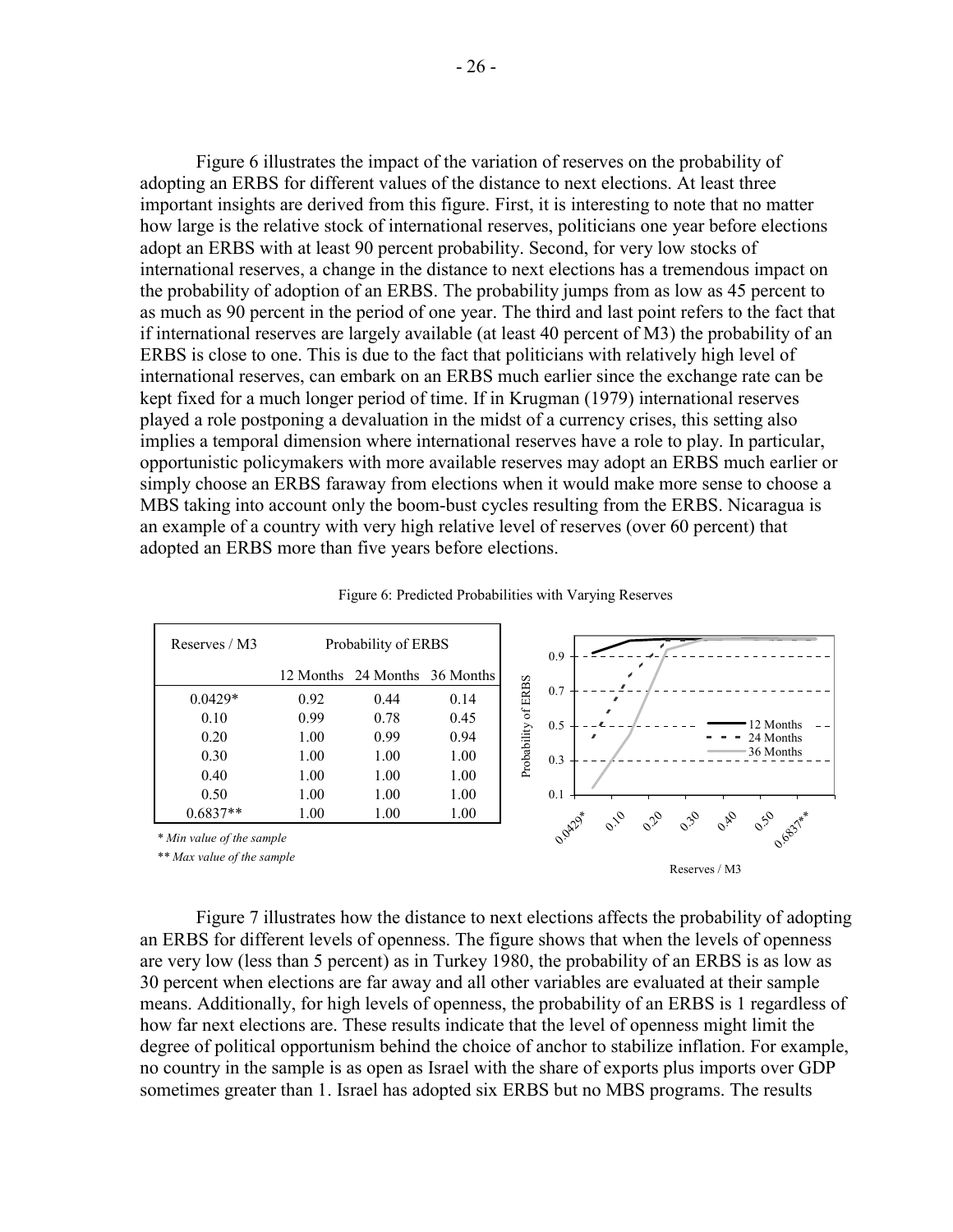derived from Figure 7 suggest that Israeli politicians were inhibited to choose a MBS even far away from elections because of the risks of failure to stabilize inflation with a monetary anchor in a very open economy.



Figure 7: Predicted Probabilities with Varying Distance and Openness\*

*\* Reserves, fragmentation and growth are evaluated at their means*

 $\overline{a}$ 

Figure 8 illustrates how the probability of an ERBS is affected by changes in the distance to the next elections for each type of political environment (fragmented and not fragmented). For large values of the distance to the next elections the probability is strikingly different for fragmented and cohesive political environment. The difference in probability may reach as much as 75 percentage points. This picture might explain why countries such as Argentina adopted an ERBS program such as the BB plan (August 1989) faraway from future elections even though past elections had occurred just months before the stabilization. In fact, other exceptional similar cases might exist where politicians do not enjoy high political support even after recent elections. This may happen, for instance, if a politician is elected more because of the lack of good alternatives than due to her own reputation. The lack of political support may have strongly conditioned the choice of the nominal anchor in these circumstances.<sup>27</sup>

 $27$  The 1989 presidential elections in Argentina provide an illustrative example of how a lack of political capital might condition the choice of nominal anchor to stabilize inflation. Even if the new president Carlos Menem was elected with great popular support, important interest groups from the business sector, government bureaucracy and the intellectual elite were still reluctant to back him. This political scenario could have undermined Menem's ability to launch a MBS. Instead, he resorted to an ERBS that required less support and might have been instrumental to build up more political capital. Similar anecdotical evidence could be found in other ERBS launched soon after elections in Peru, Israel and Iceland.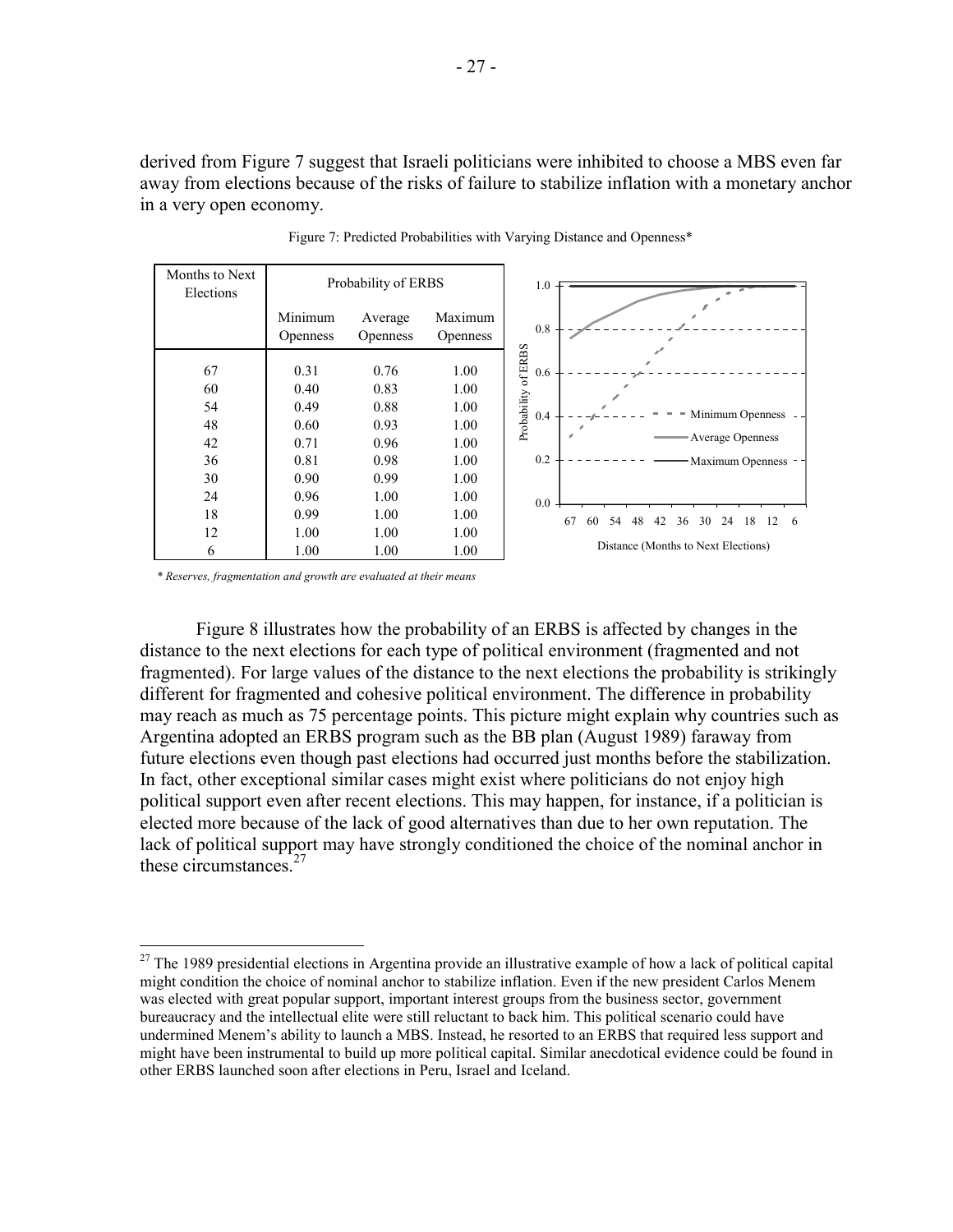| Months to Next<br>Elections                                  |                                | Probability of ERBS                    |                     | 1.0 |    |    |    |    |                                     |    |    |    |    |                 |    |
|--------------------------------------------------------------|--------------------------------|----------------------------------------|---------------------|-----|----|----|----|----|-------------------------------------|----|----|----|----|-----------------|----|
|                                                              | Low Political<br>Fragmentation | <b>High Political</b><br>Fragmentation |                     | 0.8 |    |    |    |    |                                     |    |    |    |    |                 |    |
| 67                                                           | 0.11                           | 0.89                                   | Probability of ERBS | 0.6 |    |    |    |    |                                     |    |    |    |    |                 |    |
| 60                                                           | 0.17                           | 0.93                                   |                     |     |    |    |    |    |                                     |    |    |    |    |                 |    |
| 54                                                           | 0.23                           | 0.96                                   |                     |     |    |    |    |    |                                     |    |    |    |    | Low Political   |    |
| 48                                                           | 0.32                           | 0.98                                   |                     | 0.4 |    |    |    |    |                                     |    |    |    |    | Fragmentation   |    |
| 42                                                           | 0.44                           | 0.99                                   |                     |     |    |    |    |    |                                     |    |    |    |    | -High Political |    |
| 36                                                           | 0.57                           | 1.00                                   |                     | 0.2 |    |    |    |    |                                     |    |    |    |    | Fragmentation   |    |
| 30                                                           | 0.72                           | 1.00                                   |                     |     |    |    |    |    |                                     |    |    |    |    |                 |    |
| 24                                                           | 0.86                           | 1.00                                   |                     |     |    |    |    |    |                                     |    |    |    |    |                 |    |
| 18                                                           | 0.96                           | 1.00                                   |                     | 0.0 |    |    |    |    |                                     |    |    |    |    |                 |    |
| 12                                                           | 1.00                           | 1.00                                   |                     |     | 67 | 60 | 54 | 48 | 42                                  | 36 | 30 | 24 | 18 | 12              | -6 |
| 6                                                            | 1.00                           | 1.00                                   |                     |     |    |    |    |    | Distance (Months to Next Elections) |    |    |    |    |                 |    |
| * Reserves, openness and growth are evaluated at their means |                                |                                        |                     |     |    |    |    |    |                                     |    |    |    |    |                 |    |

Figure 8: Predicted Probabilities with Varying Distance and Political Fragmentation\*

Figures 6, 7, and 8 suggest that the impact of distance to next elections on the probability of adoption of an ERBS may differ if the country has a high or low level of international reserves, and/or is highly opened or closed to international trade flows and/or is politically fragmented or cohesive. To test this hypothesis a regression with interacted explanatory variables was estimated. The results are shown in Table 10 below.

|                                                     | ERBS         |
|-----------------------------------------------------|--------------|
| log (Months to Next Elections)                      | $-3.689$ *** |
|                                                     | (0.88)       |
| log (Months to Next Elections) * Reserves           | $5.217**$    |
|                                                     | (2.62)       |
| log (Months to Next Elections) * Openness           | $0.925*$     |
|                                                     | (0.51)       |
| log (Months to Next Elections) * Pol. Fragmentation | $0.787$ ***  |
|                                                     | (0.23)       |
| Growth                                              | 18.621       |
|                                                     | (33.13)      |
| Constant                                            | $7.28$ ***   |
|                                                     | (2.48)       |
| Prob > Chi2                                         | 0.0013       |
| Pseudo R2                                           | 0.6403       |
| Observations                                        | 33           |

Table 10 - Regression Model using Interactions with Distance

*Robust standard errors in parentheses*

*\* significant at 10%; \*\* significant at 5%; \*\*\* significant at 1%*

All the coefficients in the regression are statistically significant with the exception of growth. The sign of the different coefficients confirm the intuition derived from the pictures above. In particular, for a given distance to next elections a greater level of international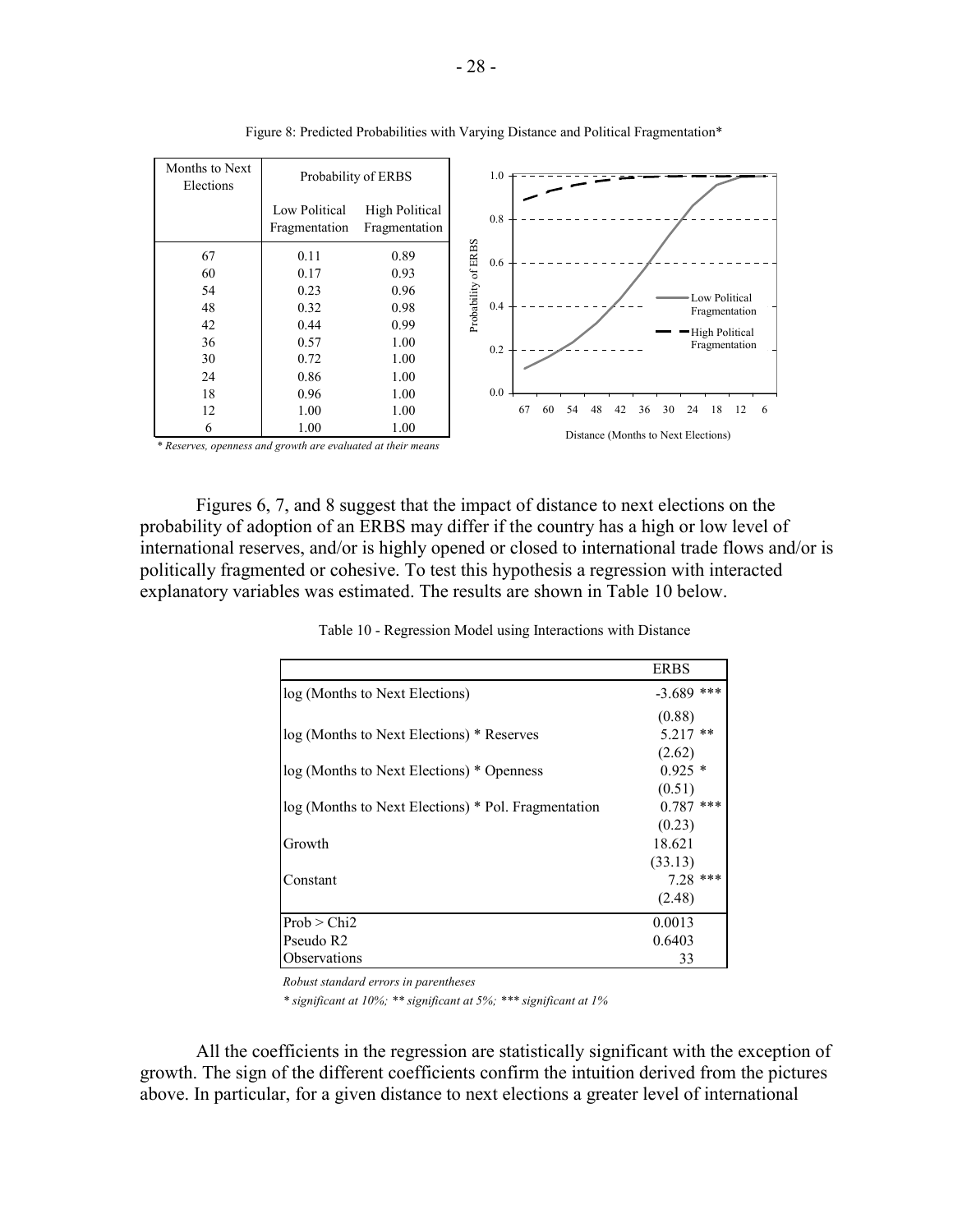reserves, openness and political fragmentation increases the probability of adoption of an **ERBS** 

The examples mentioned in this section help to rationalize an observed fact that appears to be inconsistent with political opportunism, namely the existence of ERBS launched soon after elections. The boom-bust cycle hypothesis would have predicted that the optimal timing for the ERBS should have been further away from past and closer to next elections. Nonetheless, the model suggests that the determination of the nominal anchor in these cases depended on one or more of the model's different explanatory variables. In fact, a baseline probability test confirms that the model predicts correctly over 90 percent of the actual ERBS and MBS in the different countries of the sample.<sup>28</sup>

The results above are relevant from a positive perspective since they indicate that the degree of political opportunism behind the choice of anchor to stabilize inflation depends on the level of reserves, openness and the political environment. Moreover, the results are also extremely important from a normative perspective since stronger political and economic institutions could potentially reduce the degree of opportunism and especially benefit developing countries generally subject to weak institutional arrangements and high degrees of political opportunism.

#### **VIII. EXTENSIONS**

This section considers possible extensions to the benchmark model estimated previously. In particular, two interesting issues will be examined: the impact of past failed or successful stabilization attempts on the choice of anchor for a new stabilization and the impact one country has on other countries' decision regarding the nominal anchor to stabilize inflation.

The extent to which a stabilization program fails or succeeds is easy to determine in some situations, such as the failure of the Plan Primavera in 1988 in Argentina, but difficult in others, such as the Convertibility Plan in 1991 in Argentina. Nevertheless, it can be argued that successive failures of a particular strategy may have influenced the decision to adopt a different one. The examples in mind are the successive failed ERBS launched in Argentina, Brazil and Peru that might have led these countries to adopt a MBS at some point. In fact, all these countries have adopted a MBS after having failed at least once to stabilize their economies using the exchange rate as the nominal anchor.<sup>29</sup> In order to capture the effect of failed ERBS on the choice of anchor for stabilization, estimates were produced from a model

 $\overline{a}$ 

 $28$  The baseline probability assumed for the test was 50 percent. This number was chosen since it reflects the theoretical assumption that there should be no reason to prefer one nominal anchor over the other if it is assumed that both result in equal present value welfare as in Calvo and Végh (1999).

<sup>&</sup>lt;sup>29</sup> While Peru had only one ERBS fail before the MBS in 1990, the other three countries have at least three failed ERBS before deciding to adopt a MBS.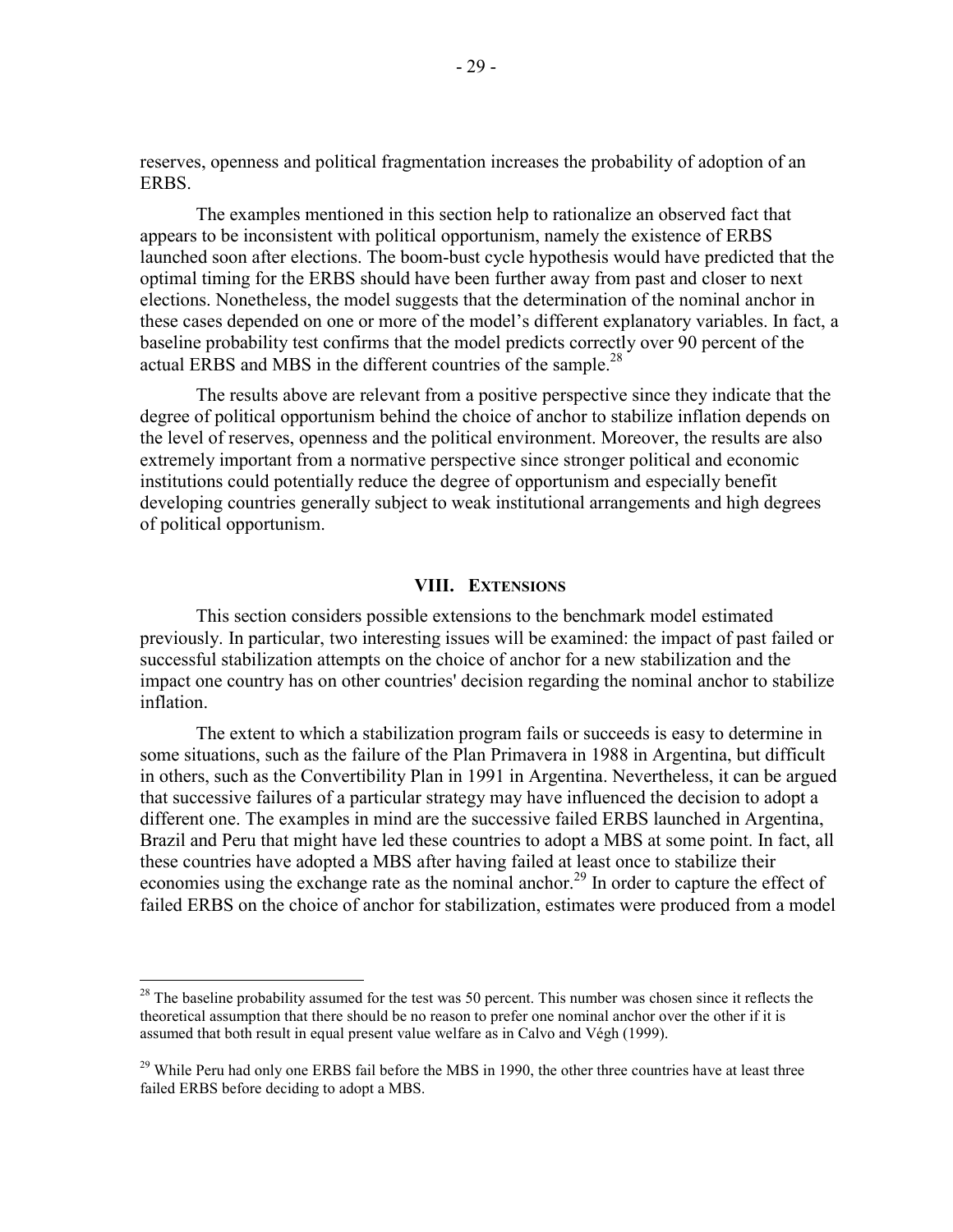that incorporate dummies for the countries that had at least two ERBS attempts that failed. $30$ Table 11 summarizes the results of the estimation of the described regression.

|                                | <b>ERBS</b>  |
|--------------------------------|--------------|
| log (Months to Next Elections) | $-4.272$ *** |
|                                | (1.21)       |
| Reserves                       | 24.842 **    |
|                                | (10.39)      |
| <b>Openness</b>                | 0.195        |
|                                | (1.42)       |
| Growth                         | 8.727        |
|                                | (36.80)      |
| Fragmentation                  | 3.806 ***    |
|                                | (1.27)       |
| Dummy for Argentina            | $-3.652$     |
|                                | (2.35)       |
| Dummy for Brazil               | $-2.131$ **  |
|                                | (0.99)       |
| Constant                       | $10.21$ **   |
|                                | (4.34)       |
| Prob > Chi2                    | 0.0000       |
| Pseudo R2                      | 0.7048       |
| Observations                   | 33           |

Table 11 - Regression Model with Country Dummies

*Robust standard errors in parentheses*

1

*\* significant at 10%; \*\* significant at 5%; \*\*\* significant at 1%*

The coefficients of both country dummies have a negative sign even though only for Brazil it is statistic significant. They indicate, therefore, that these countries have some specific characteristics that make them less likely to adopt the exchange rate as a nominal anchor. The interpretation is that policymakers in these countries have failed to stabilize the economy several times using the exchange rate as the nominal anchor and, therefore, they were more willing to try MBS instead. These results are consistent with Kiguel and Liviatan (1991) reinforcing the argument that policymakers facing low levels of credibility try to adopt a MBS to signal their toughness with a strict program and avoid ERBS. This is especially true, as failed attempts to stabilize inflation using the exchange rate as an anchor have damaged the credibility of the instrument and of the policymaker who employs it.

The second interesting extension to the benchmark model relates to the fact that the decision regarding the nominal anchor to stabilize inflation in one country might affect the

<sup>&</sup>lt;sup>30</sup> This model specification is a very simplistic way to address an interesting but complicated issue. Only a time series model of Argentina and Brazil could address how previous failed attempts using a particular nominal anchor for stabilization might have induced politicians to use the alternative anchor in a subsequent attempt.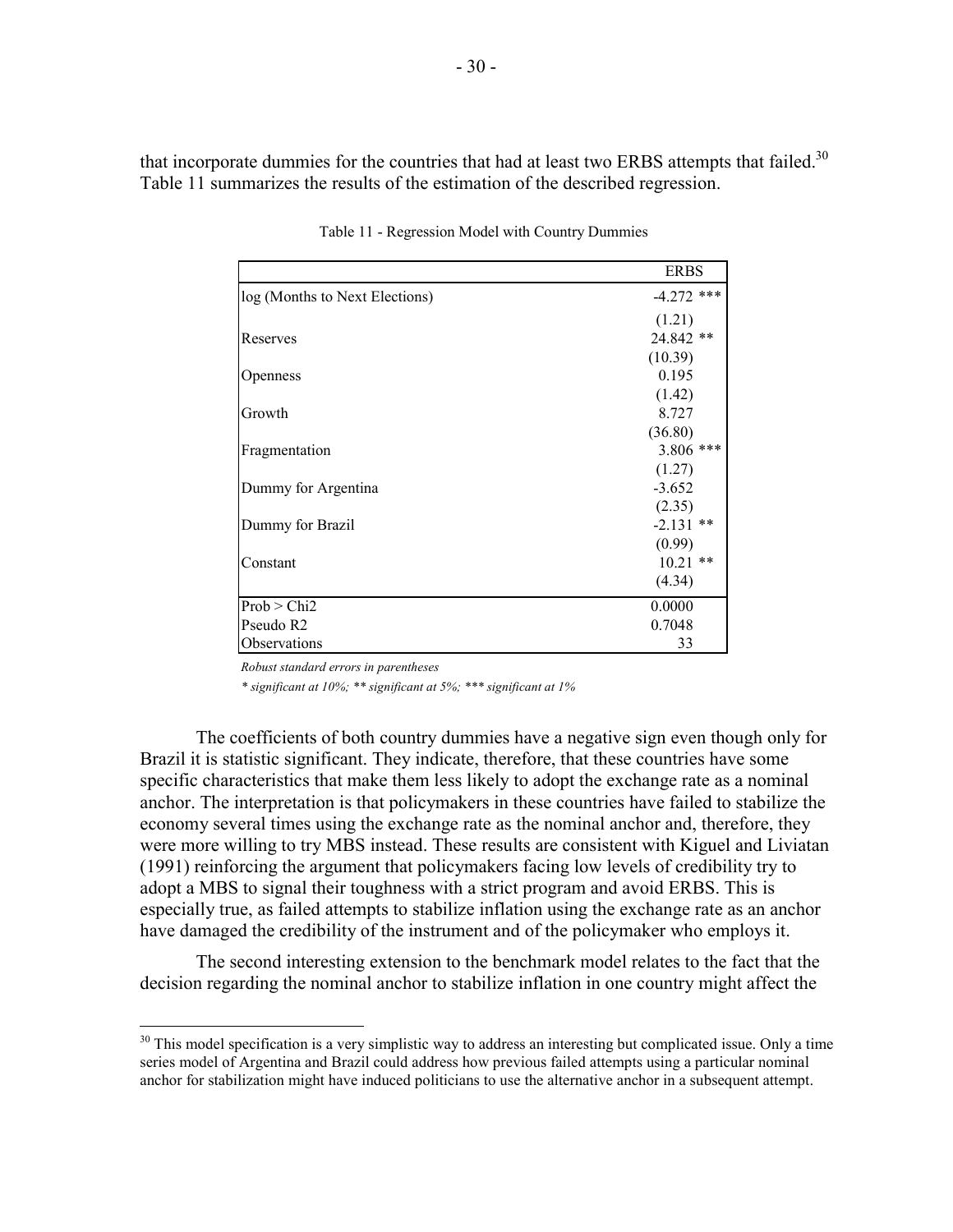same decision in other countries. Examples might be the introduction of the New Shekel ERBS plan in Israel affecting the decision to use the exchange rate as the nominal anchor in the Austral and Cruzado programs in Argentina and Brazil, respectively. The simplest way to deal with this issue would be to consider dummies for common years or periods of similar stabilization programs. However, since most of the stabilization programs in the sample occurred in between 1985 and 1994, it is necessary to include a dummy for each of the ten years since there were programs in most of them excluding 1992 and 1993. Therefore, the use of this model cannot say much regarding the particular effect of the positive covariances between policymakers and countries. Nonetheless, even if there is such a positive covariance, it can be stated that it only reinforces the idea of political opportunism behind the choice of anchor to stabilize inflation. In fact, it might be the case that the positive covariance, if existent, reflects exactly the common manifestation of political opportunism in these general developing countries with weak institutional arrangements.

Finally, an interesting issue is to examine how successful in terms of electoral results is the politician's decision regarding the nominal anchor to stabilize inflation. Again, it is not trivial to know if, considering the reelection of the party and/or the incumbent, this is the result of a particular policy. Certainly, there is a wide menu of policies affecting different areas of human life that influence the success of a candidate in the polls. It is easier to suggest based on evidence that the incumbents perceived as failing to stabilize inflation before elections were punished by voters. Nonetheless, some failed programs such as the Cruzado Plan in Brazil in 1986 did succeed in electing the incumbent's party for a majority in Congress and the largest number of Brazilian states governors. This result is directly connected to the fact that the program was perceived as being sustainable by the population even though it could only endure up to the elections, as it was later revealed by its collapse. The Covertibility plan in Argentina has also apparently helped the incumbent Menem get reelected. Broadly, given that economic policies in general and inflation stabilization programs in particular are very relevant issues for these societies, opportunistic policymaking still exists and it seems to be reasonably successful in benefiting incumbents. If not, it is hard to justify, for example, the innumerous recurring attempts to stabilize inflation after so many failures.

#### **IX. CONCLUDING REMARKS**

The most important result of this paper is the observed pattern regarding the choice of anchor to stabilize inflation in high and chronic inflation countries. In particular, since ERBS generate an initial consumption boom they are on average adopted before elections and since MBS generate an initial recession they are on average launched after past, and faraway from future, elections.

This paper also provides a rationale for why policymakers may choose a short-run hard MBS. It seems advantageous to do it right after elections for two reasons. First, because economic recovery will take place during the term of office of the politician and, second, because the politician may blame the previous government for the costs implied by the adoption of the MBS. Additionally, it can be an alternative strategy for some countries that,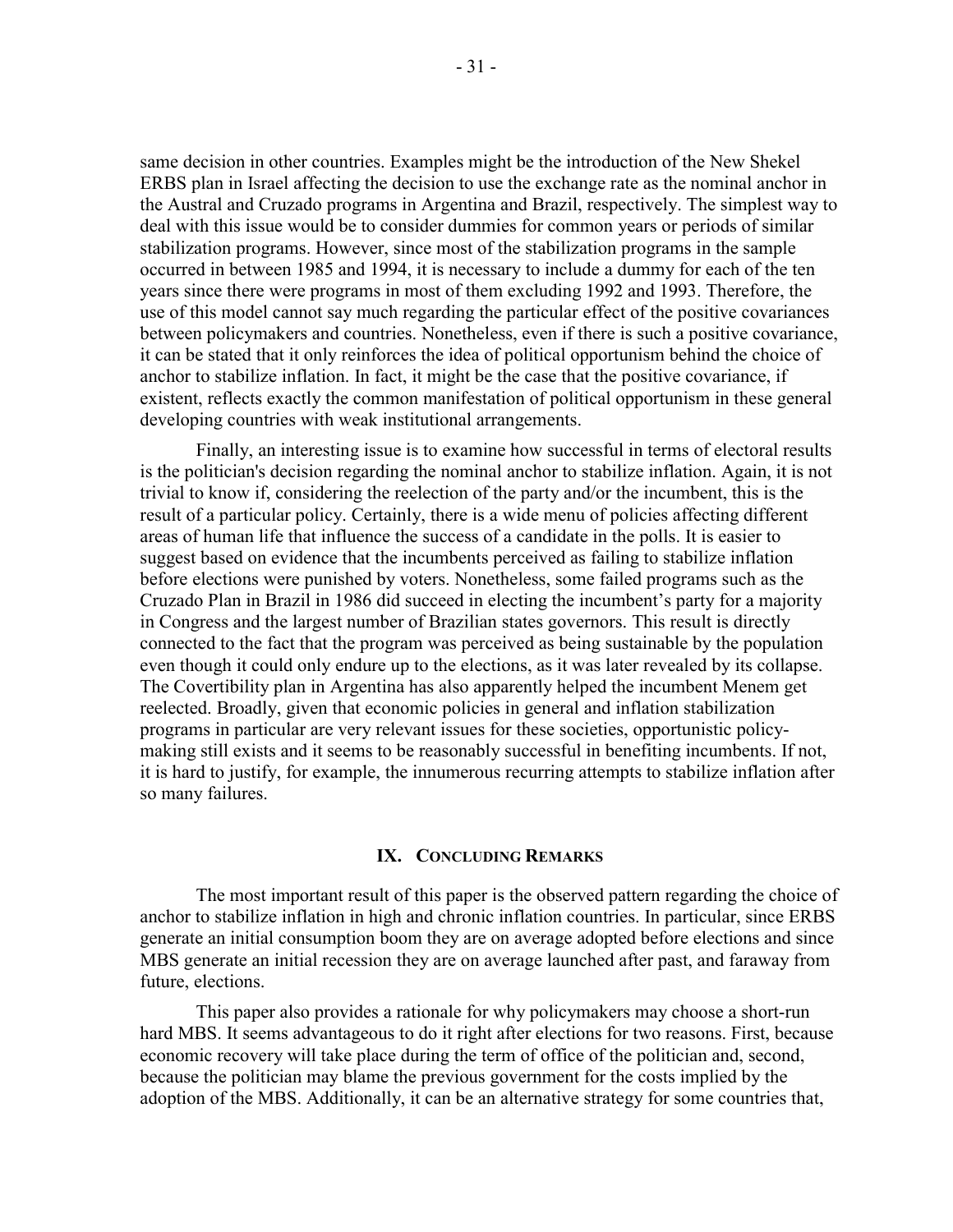due to the numerous failed attempts, might have exhausted the ability to use the exchange rate as the nominal anchor.

Most importantly, this paper provides insight on the motivations behind the policymakers' choice of anchor to achieve low inflation. A relatively large stock of international reserves, a high level of openness, and high political fragmentation not only increase the probability of adoption of an ERBS but also affect the degree of political opportunism behind the choice of nominal anchor for stabilization.

At the same time, this work is a relevant contribution to the literature providing a rationale for the "recession-now-versus-recession-later hypothesis" and the existence of consumption cycles since not all stabilization programs are expansionary. If all types of stabilization programs were expansionary, it wouls be hard to explain why, on average, one type is generally selected before elections while the other is selected after them.

Additionally, this work provides further support for the "episodic" approach in the selection of stabilization episodes by creating a more comprehensive list of stabilization attempts.

This paper has suggested some possible theoretical channels that can be used to explain the facts that were obtained. Voters' behavior and the ability of policymakers to opportunistically choose economic policies are essential ingredients in the construction of an interesting theoretical model. The main objective of this study was to seriously document the economic and political variables affecting the decision over the anchor to stabilize inflation without taking any position in favor of a particular theoretical model of political opportunism or voting behavior.

It is not surprising that politicians choose economic strategies that align with their own goals of re-election. However, there is very little empirical work documenting this fact. This paper provides compelling evidence that politicians behave in opportunistic ways with respect to one particular type of economic policy. Depending on how widespread this behavior is within a country, this may suggest that stronger institutional arrangements that oversee politicians could reduce the degree of political opportunism benefiting societies in many developing countries.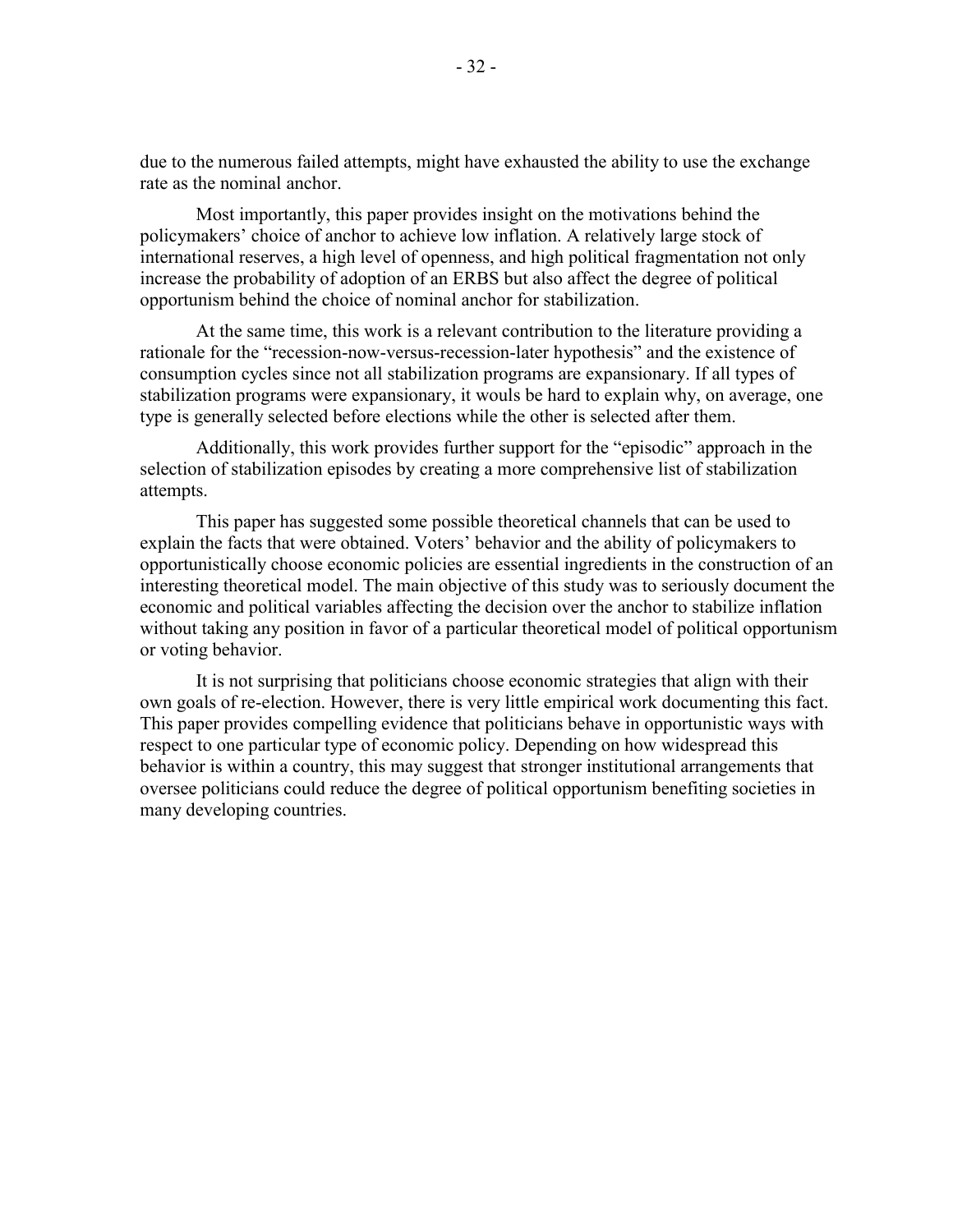## **References**

- Agenor, Pierre-Richard and Peter J. Montiel (1999). Development Macroeconomics. 2nd ed. New Jersey: Princeton University Press.
- Alesina, A. and Tabellini, G. (1990): "Voting on the Budget Deficit," *The American Economic Review*, Vol. 80, Issue 1.
- Alesina, A., Cohen, G.D., Roubini, N. (1999): "Political Cycles and the Macroeconomy," *MIT Press*.
- Andersen, P.S. and Guomundsson, M. (1998): "Inflation and Disinflation in Iceland," *Bank of International Settlements,* Working Paper No.52.
- Aruoba, S.B.(2001): "The December 9, 1999 Stabilization Program of Turkey," University of Pennsylvania.
- Beck, T., Clarke, G., Groff, A., Keeper, P. and Walsh, P. (1998): "New tools and new tests in comparative political economy: The Database of Political Institutions," *World Bank Development Research Group*.
- Bonomo, M. and Terra, C. (1999): "The Political Economy of Exchange Rate Policy in Brazil: An Empirical Assessment," *Getulio Vargas Foundation*.

——— (2000): "Elections and Exchange Rate Policy Cycles," *Getulio Vargas Foundation*.

- Calvo, G.A. and Végh, C.A. (1999), "Inflation stabilization and BOP crises in developing countries," in Taylor, J.B. and M. Woodford, (Eds.). Handbook of Macroeconomics, Vol. 1, (Elsevier, Holland), 1531–1614.
- Cardoso, E. (1991): "From Inertia to Megainflation: Brazil in the 1980s", in Bruno, M., Fischer, S., Helpman,E., Liviatan, N. and Meridor, L., "Lessons of Economic Stabilization and its Aftermath," *The MIT Press*, 143–178.
- Diaz, Francisco G. and Tercero, Raul R. (1988): In Bruno, M., et al. (Eds.). Inflation Stabilization: The Experience of Israel, Argentina, Brazil, Bolivia, and Mexico. *The MIT Press*, Cambridge, MA, 361–390.
- Dornbusch, R. and Werner, A. (1994): "Mexico: Stabilization, Reform, and No Growth," *Brookings Papers on Economic Activity*.
- Echenique, F. and A. Forteza (1997): "Are stabilization programs expansionary?," mimeo, Berkeley and Universidad de la República (Uruguay).
- Easterly, W. (1996): "When is stabilization expansionary? Evidence from high inflation," *Economic Policy*.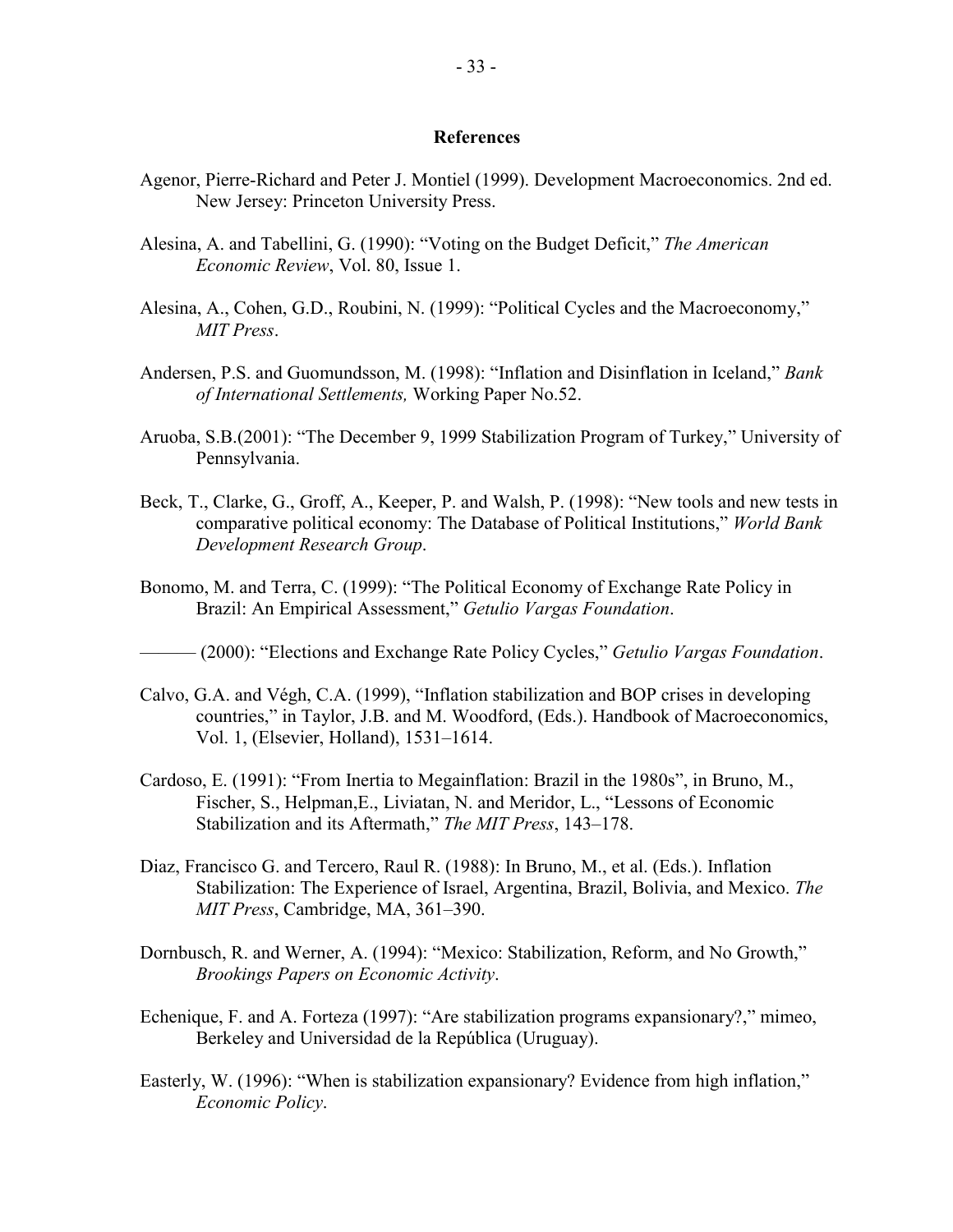- Edwards, S. (1994): "The Political Economy of Inflation and Stabilization in Developing Countries," Economic Development and Cultural Change, 42 (2): 235–266.
- Fair, R.C. (1978): "The Effect of Economic Events on Votes for President," *The Review of Economics and Statistics*, Vol. 60, Issue 2.
- Ghezzi, P., Stein, E. and Streb, J.M. (2000): "Real exchange rate cycles around elections," *CEMA*.
- Gould, D.M. (2001): "Does the Nominal Anchor Matter? Endogeneity in the Choice of Stabilization Program," *Institute of International Economics*.
- Hamann, A.J (1999): "Exchange-Rate-Based Stabilization: A Critical Look at the Stylized Facts," *IMF Working Paper*.
- Heyman, D. (1991): "From sharp disinflation to hyperinflation, twice: the Argentine experience, 1985–1989." In Bruno, M., et al. (Eds.). Lessons of Economic Stabilization and its Aftermath. *MIT Press*, Cambridge, MA, 103–130.
- Kiguel, M., Liviatan, N. (1991). "The Inflation-Stabilization Cycles in Argentina and Brazil." In Bruno, M., et al. (Eds.). Lessons of Economic Stabilization and its Aftermath. *MIT Press*, Cambridge, MA, 191–232.
- (1992). "The Business Cycle Associated with Exchange Rate-Based Stabilizations." The World Bank Economic Review 6(2), 279–305.
- Krugman, P. (1979): "A model of balance-of-payment crisis," *Journal of Money, Credit and Banking*, 11: 311–325.
- Lambertini, L. (2000): "Are Budget Deficits Used Strategically?," University of California, Los Angeles.
- Lijphart Elections Archive from the University of California, San Diego (1980). The archive can be found at: *<http://dodgson.ucsd.edu/lij/>*.
- Medeiros C. (1994): "A case of a Monetary Stabilization Program: The Dominican Republic's Economic Program1990–93," IMF.
- Morales, Juan A. (1988). "Inflation stabilization in Bolivia." In Bruno, M., et al. (Eds.). Inflation Stabilization: The Experience of Israel, Argentina, Brazil, Bolivia, and Mexico. *MIT Press*, Cambridge, MA, 307–346.
- Nordhaus, W. D. (1975): "The Political Business Cycle," *The Review of Economic Studies*, Vol. 42, Issue 2.